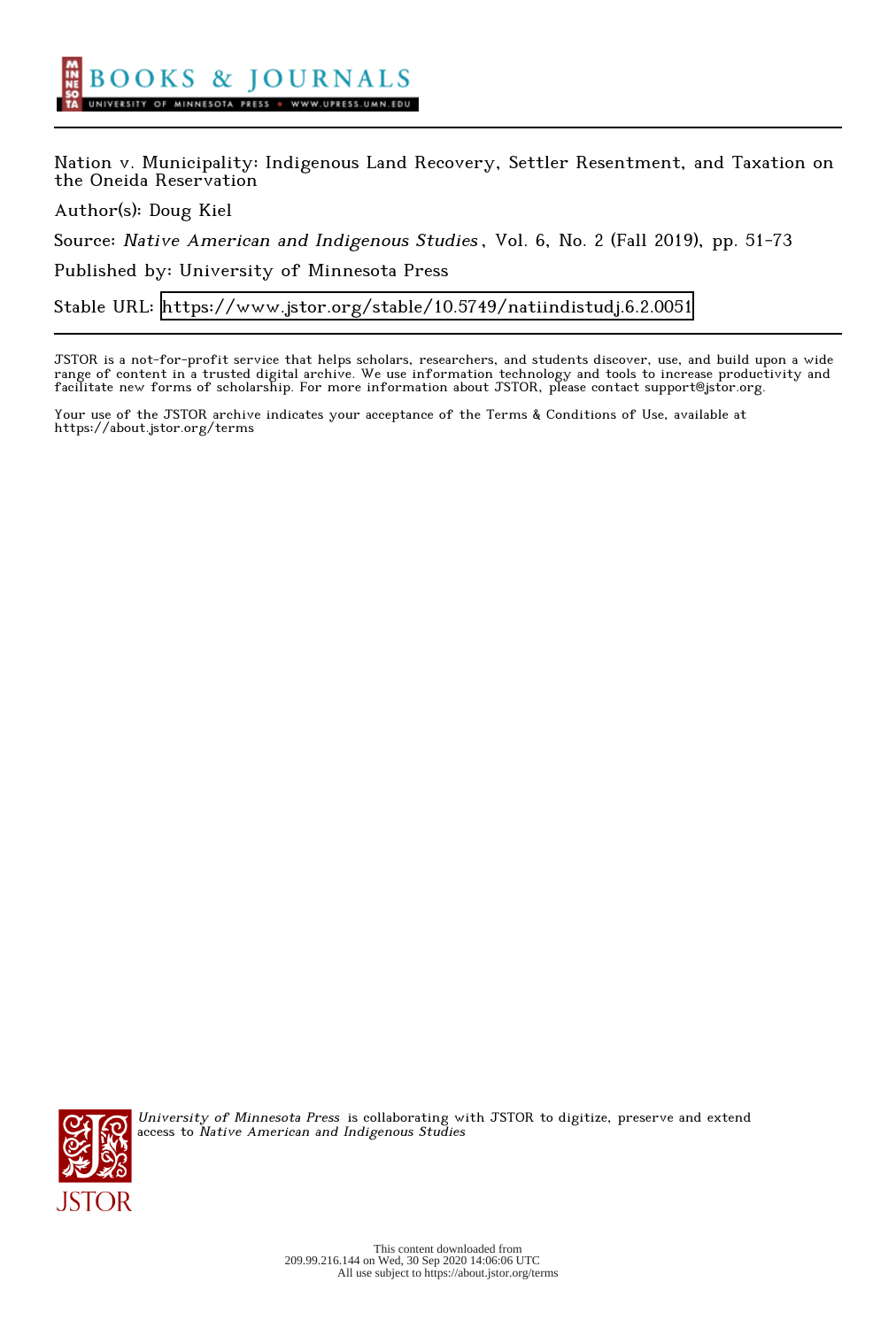## DOUG KIEL

Nation v. Municipality: Indigenous Land Recovery, Settler Resentment, and Taxation on the Oneida Reservation

IN 2002 ONEIDA NATION CITIZEN Hugh Danforth saw the coming trouble with Hobart, a majority non-Native Wisconsin municipality located entirely within the treaty boundaries of the Oneida Reservation. $<sup>1</sup>$  As the wealthy suburban</sup> town of Hobart formally became a village, it gained a greater degree of autonomous home rule. Danforth took to the pages of the tribal newspaper, *Kalihwisaks* ("She Looks for News"). "Hobart is an urban cancer that will destroy our reservation, our adopted homeland, and our sovereignty if we don't do something about it," he warned.<sup>2</sup> Writing on another occasion, Danforth urged, "It will be harder for the Oneida Nation to buy back land and it will be harder for the Oneida Nation to put land into trust if Hobart becomes a village."<sup>3</sup> He was right. Within a few years, the historically strained relations between the Oneida Nation and the municipal government of Hobart erupted into an ongoing legal battle over the future of their shared territory.

Hobart was born amid a set of competing goals. The Oneida people lost ownership of all but a couple thousand acres of their more than sixty-fivethousand-acre reservation following the implementation of the Dawes General Allotment Act (1887).<sup>4</sup> As the Daily State Gazette noted in 1890, an Oneida general council voted unanimously to pursue the creation of towns on the reservation.<sup>5</sup> A decade later, when land speculators began gradually encroaching within the reservation, Wisconsin State Assemblyman J. F. Martin proposed that the Oneida Reservation be divided into two townships. Joseph C. Hart, the federal Indian agent at Oneida, purportedly favored Martin's vision for the reservation's future. One local newspaper declared that "up to the present time the Indians have escaped taxation, but under the township system of government, they will be obliged to pay their fair share of the burdens."6

The proponents of creating the two towns argued that they would bring much-needed resources for infrastructure improvements that would benefit the Oneidas. Moreover, according to the *Post-Crescent,* published in nearby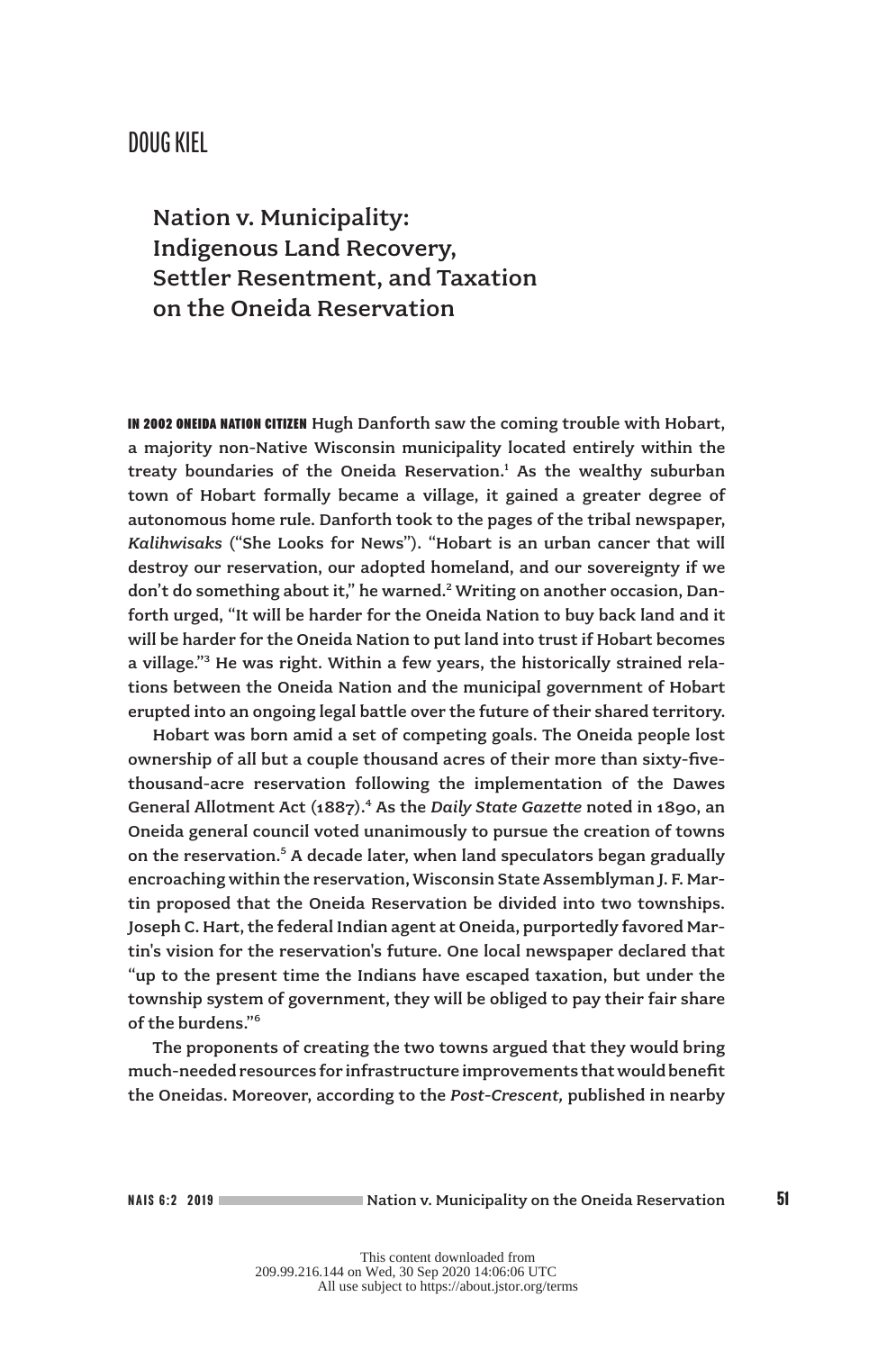Appleton, establishing town governments that could collect taxes "would speedily mean the building of roads and opening the reservation for white settlers."<sup>7</sup> With a small but growing number of non-Native property owners within the reservation boundaries, the newly established governments of the Town of Hobart (1908) and the Town of Oneida (1910) were both led by tribal members.<sup>8</sup> As Oneidas gradually became the minority within their own treaty territory, however, they lost political control of Hobart.

When the towns were established, nobody—Native or non-Native imagined that a century later the Oneida Nation would be in a position to buy back so much of the reservation that their white neighbors would feel under assault by a tribal government whose land base was rapidly growing. The Oneida Nation had reacquired ownership of tens of thousands of acres by the early 2000s, and each acre of reservation land they placed back into federal trust meant one less acre from which the nation's neighboring municipal governments could draw tax revenue. With Hobart being heavily dependent upon property taxes, transitioning to a village government was an important first step toward enacting their own long-term vision for the land. In Wisconsin, village governments have greater authority than town governments to create tax incremental districts (TIDs) as a mechanism to support development projects that help raise property values. "The village of Hobart Board is mainly interested in growth," Hugh Danforth remarked, and that stood in contrast to the Oneida Nation's vision of preserving the reservation's rural character.9

Beginning in the late 1990s and early 2000s, the Oneida Nation had signed service agreements with several other neighboring governments whose jurisdiction overlaps the nation's: Brown County, the City of Green Bay, and the Village of Ashwaubenon. In light of a complex and checkerboarded reservation map that contains both taxable property in fee simple and numerous nontaxable parcels held in federal trust, these service agreements have provided a reasonable solution for compensating local governments for services such as road improvements and fire services that are made available to tribal members residing on trust land.<sup>10</sup> As Ho-Chunk Nation chairman John Greendeer remarked in an address to the Wisconsin State Assembly, "Payments in lieu of taxes, those are taxes."11 The Oneida Nation and Village of Hobart had reached an impasse in negotiating a service agreement. "Why can't the Village of Hobart officials establish a working relationship with the Oneida Nation?" a frustrated Hobart resident wrote in *Kalihwisaks.* "Having overlapping jurisdiction with the Oneida Nation is a tremendous opportunity for Hobart but it's been treated as a liability," he continued, perhaps referring to the nation having long been one of the biggest employers in the Green Bay area.<sup>12</sup>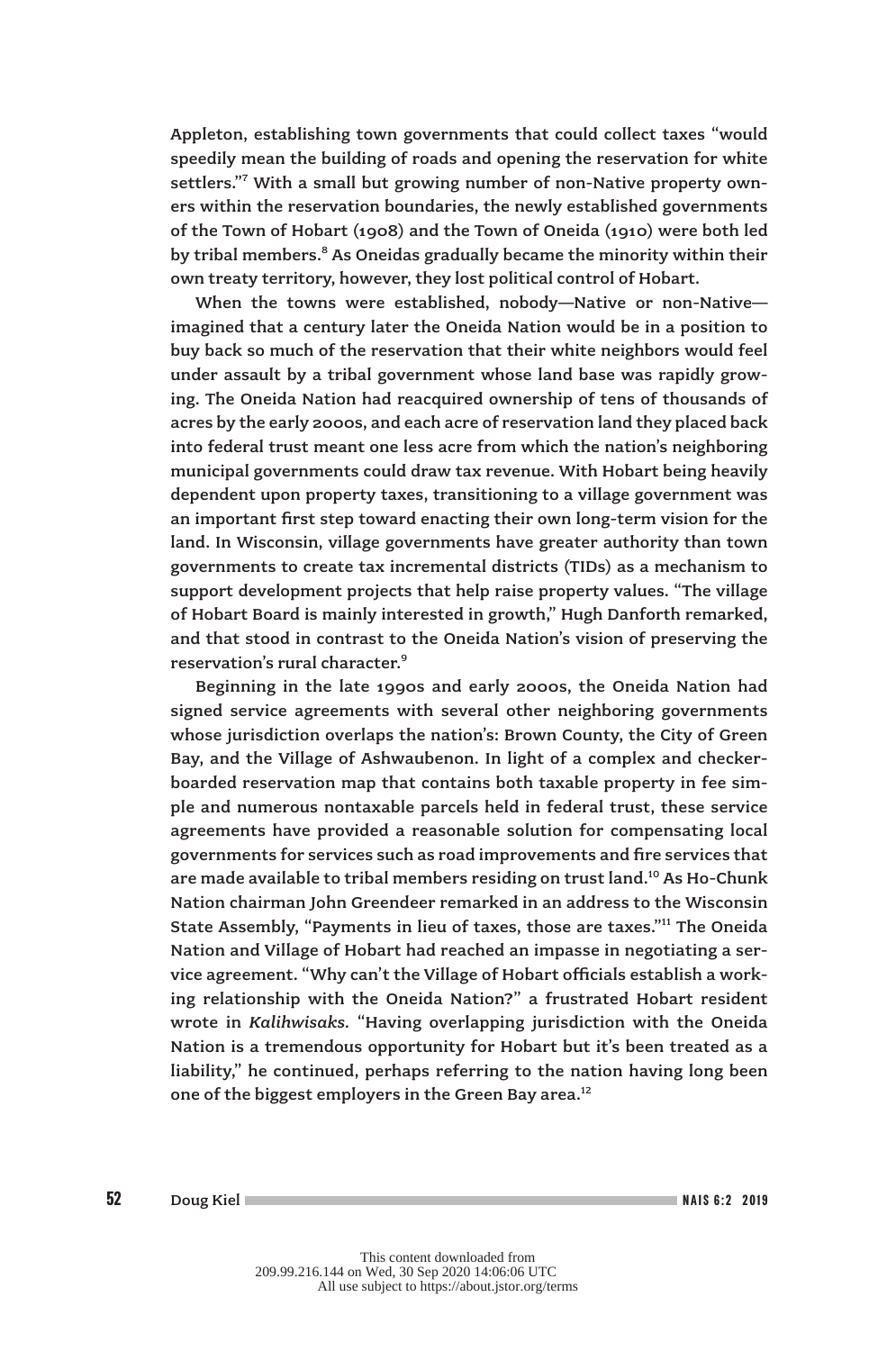By 2008 the tensions over taxation had escalated and soon Hobart not only challenged the legitimacy of the Oneida Nation's sovereignty but also called into question the basic tenets of federal Indian law and policy writ large. This dispute between the Oneida Nation and their white neighbors provides a case study for how indigeneity, property rights, and settler colonialism all collided in a moment of Wisconsin and U.S. history characterized by economic anxiety and the politics of resentment. Amid the Great Recession and embattled Governor Scott Walker's antagonism against public employees, the Village of Hobart's leaders set their sights on a tribal government they regarded as greedy and bloated with federal aid and tax exemptions.<sup>13</sup> Although struggles for Indigenous sovereignty are most often viewed through the lens of nation-to-nation relationships with the U.S. federal government, tribal relationships with local municipal governments are also crucial sites for understanding the realization of Indigenous autonomy and recovery.<sup>14</sup> Anthropologist Thomas Biolsi has astutely argued that the system of federal Indian law and policy indeed creates such intergovernmental conflict, pitting the interests of Indigenous nations and their neighbors against one another.<sup>15</sup>

The path to reaquiring ownership of reservation land is full of barriers. The intergovernmental conflict between the Oneida Nation and the Village of Hobart is a story about what happens when Indigenous power jeopardizes settler authority on a local scale.

Allotment was catastrophically effective at dispossessing Indigenous people of title to ninety million acres of reservation homelands; when the Indian Reorganization Act (1934) formally halted allotment, it empowered the Secretary of the Interior to place reservation lands back into tax-free federal trust.<sup>16</sup> For decades, the acreage that tribes, including the Oneida Nation of Wisconsin, bought back and placed back into trust status amounted to a trickle. For some Indigenous nations, the growth of casino gaming following the landmark decision *California v. Cabazon Band of Mission Indians* (1987) and the resulting Indian Gaming Regulatory Act (1988) opened the door to much more rapid land reacquisition.<sup>17</sup>

The Oneida Nation of Wisconsin eagerly pursued the recovery of land ownership within their reservation, having adopted an ambitious goal in 1998 to reacquire 51 percent of the land inside its boundaries.<sup>18</sup> These efforts transformed the Oneida Nation's relationship with their non-Indigenous neighbors who had become the majority of the reservation's residents in the decades that followed allotment.<sup>19</sup> In fact, one way to assess the extent of the Oneida Nation's success in nation rebuilding is to observe how defensive their non-Native neighbors became as the nation's political and economic clout grew. The Village of Hobart's leaders rallied around defending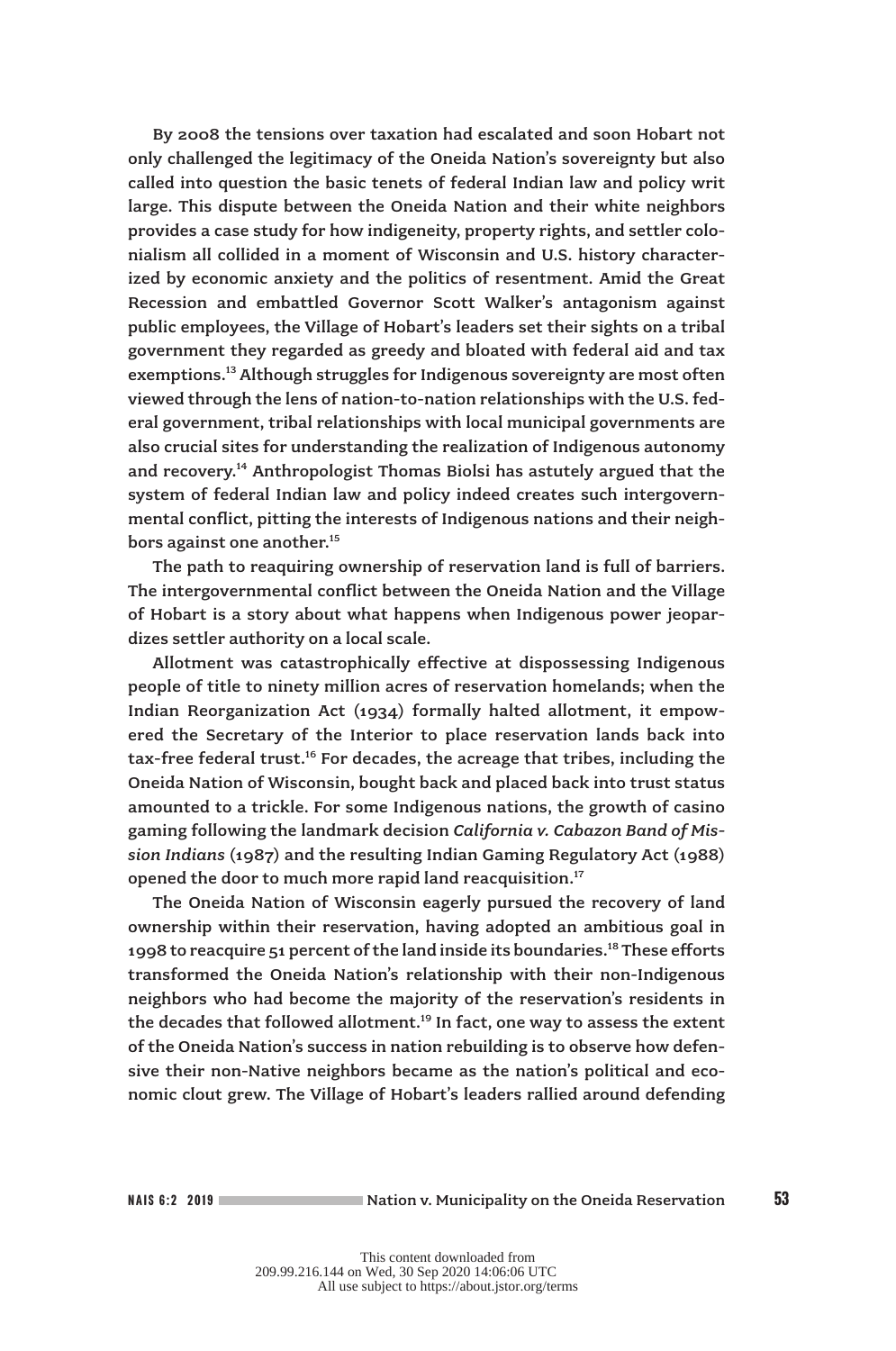



**FIGURE 1.** The boundaries of the Oneida Nation's reservation. Map data copyright 2019 Google.

**FIGURE 2.** The boundaries of the village of Hobart. Map data copyright 2019 Google.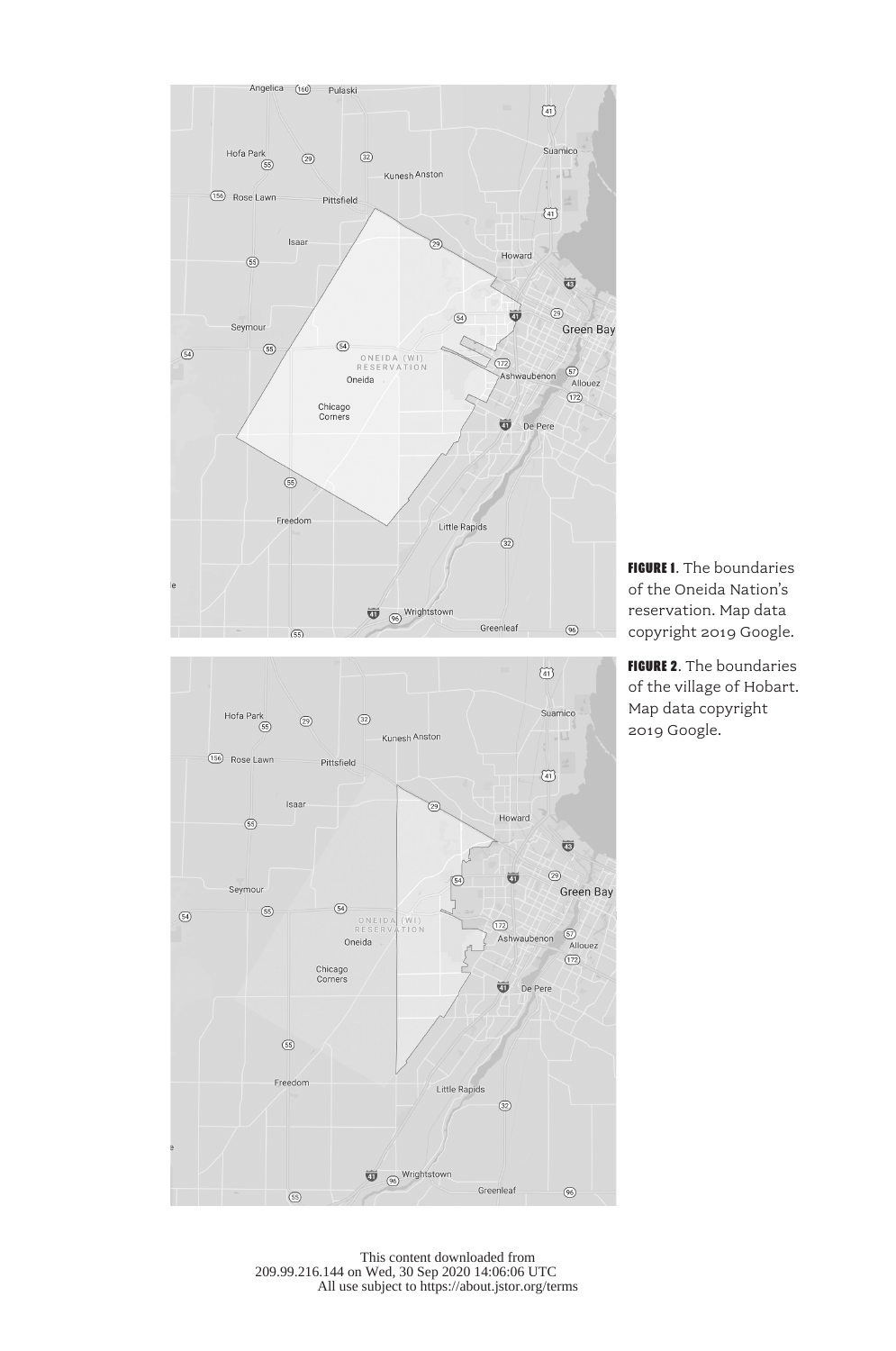their diminishing tax base, seeing themselves as losing ground to vindictive, expansionist Indians.<sup>20</sup>

In November 2004 the Oneida Nation and the Village of Hobart signed a three-year agreement regarding the services provided on trust lands located within the village. In signing the document, the Hobart officials recognized that "under the laws of the State of Wisconsin and the United States of America, [the village] is required to provide certain services to the Oneida Nation properties regardless of fee or trust status of the land." However, the two parties affirmed one another as "good neighbors . . . [that] desire the spirit of cooperation to continue between the two governments."<sup>21</sup> The village agreed to provide primary fire protection and backup police, ambulance, and first responder services, as well as street improvements. Likewise, the tribe agreed to provide the village with backup services, took on primary responsibility for most of their own emergency services, and consented to pay the village an agreed-upon amount for those services. By 2007 the tribe had paid over \$491,000 to the village under the terms of the agreement.<sup>22</sup>

As part of the 2004 service agreement, however, the Village agreed that it would not "oppose the Oneida Nation's attempt to place fee land into trust," including properties owned by the tribe when the agreement became effective.<sup>23</sup> In October 2007, however—one month before the agreement was set to expire—the president of the Village of Hobart, Richard Heidel, wrote to the Bureau of Indian Affairs Midwest Regional Office to oppose the fee-totrust applications for parcels that the tribe had purchased in 1995, 1999, and 2001. Heidel characterized the Oneida Nation's actions as "an aggressive on-going effort" to recover their reservation lands. Noting that the tribe had already reclaimed ownership of 32 percent of the land within the village, Heidel expressed concern that "the amount and pattern of land acquisition and trust status have a cumulative impact on the Village that is eroding its tax base, its ability to extend public utilities, and its ability to manage land use. In short, the Village's ability to remain an effective local government is being jeopardized as the Village finds itself being annexed from within." Heidel remarked that legal action was straining the possibilities of a productive long-term relationship between the two governments. "The Tribe is not merely acquiring large amounts of land," he wrote, "but they are doing so in a pattern, which results in isolating portions of the Village from other portions of the Village and disrupting road utility corridors."24 During the 2000s, the nation and the village had responded tit for tat to each other's initiatives. In 2001, for instance, when the village invested over \$3 million in developing roads and infrastructure to create a 490-acre business/industrial park, the nation purchased more than 75 percent of the land within the proposed site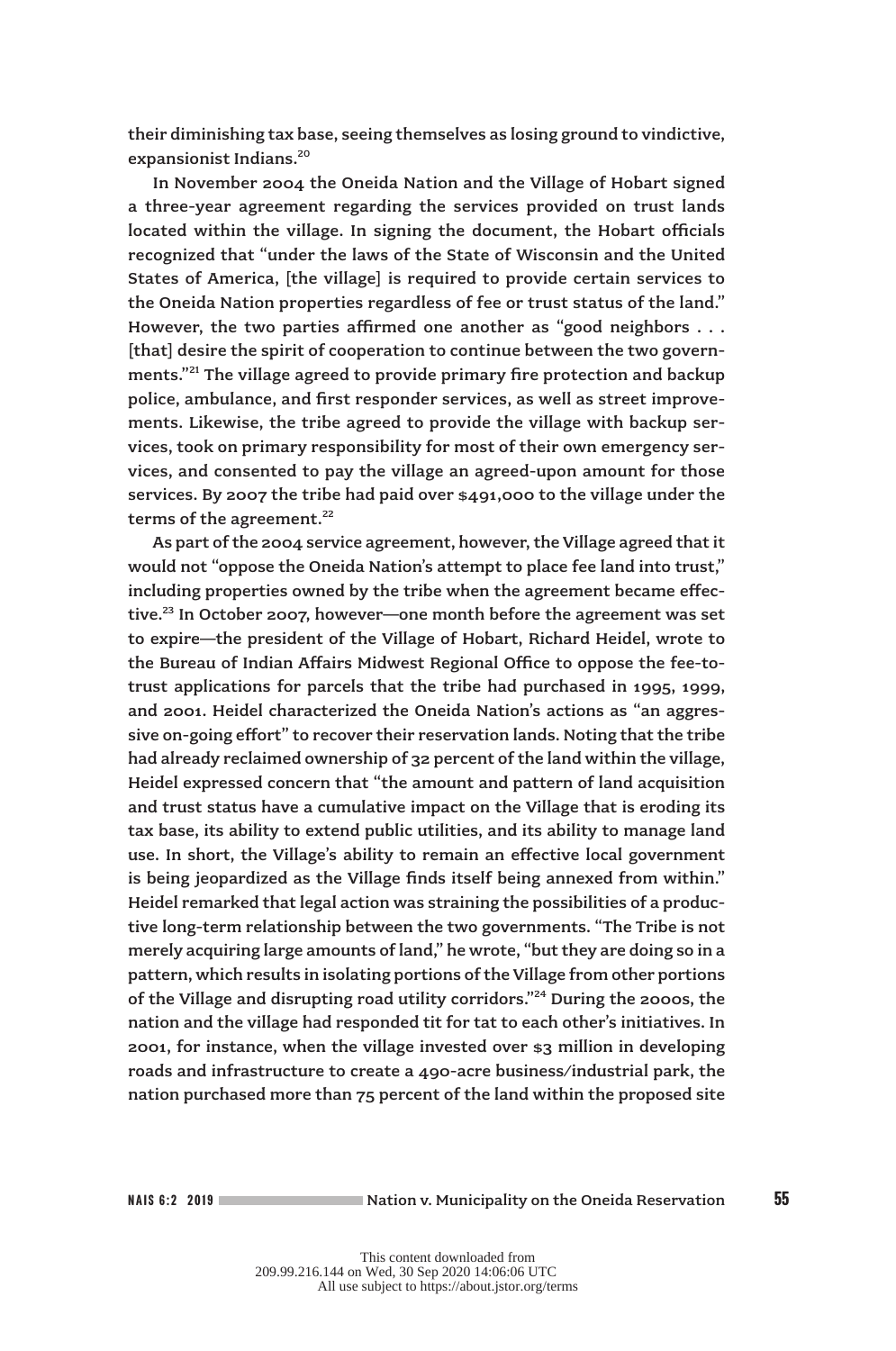and informed the village that it had no intention of developing the land.<sup>25</sup> Furthermore, given the fact that the tribe already owned thousands of acres of trust land, Heidel remarked that "the Village does not see the need for additional land to be given trust status," suggesting that the tribe should be content with having reacquired significant acreage already.<sup>26</sup>

In an act signaling their increasing frustration with the Oneida Nation, Hobart officials voiced their opinion on Indigenous political debates that extended far beyond the boundaries of the Oneida Nation. Since 2000 U.S. senator Daniel Akaka (D-HI) has presented various versions of the Native Hawaiian Government Reorganization Act (better known as the Akaka Bill) to Congress. The bill, which has never been adopted, proposes to reorganize Native Hawaiians into a federally recognized entity that would engage in government-to-government relations in a manner similar to American Indian tribes. After the bill was brought before Congress again in 2007, five members of the Hobart village board wrote Congressman Steve Kagen and Senators Herb Kohl and Russ Feingold expressing their opposition. "The proposed legislation would dedicate scarce financial resources to promote ethnic divisions within our great nation," the board members stated. The act would cost \$1 million per year to implement, and the Hobart officials expressed concern that those funds would be better directed to the needy. They did not identify Native Hawaiians as needy, nor did they acknowledge the 1893 annexation of the Kingdom of Hawaii to be an unjust act. Rather, the Hobart board wrote, the Akaka Bill "sets a precedent for thousands of Native American groups to seek federal recognition as independent Tribes . . . [that] may refuse to adhere to local zoning or environmental regulations, refuse to collect or remit sales and excise taxes owed on non-tribal transactions, and may impart greater influence over elections due to their exemption from campaign contribution laws."<sup>27</sup> Hobart officials feared Congress would open the door to increased levels of Indigenous autonomy throughout the United States.

The village's immediate focus, however, remained fixed on taxes. Hobart's tax revenue was draining away due not only to the Oneida Nation's casinofinanced land buy-backs but also to annexation by the neighboring City of Green Bay and Village of Ashwaubenon. Hobart's leaders used the centennial of the town's founding in 1908 as an occasion to stake their own vision of the future. The Village of Hobart purchased 350 acres of farmland in 2008 to create a TID and a downtown where one did not presently exist. Village officials dubbed the new downtown the "Centennial Centre at Hobart, to honor its launch in our centennial year, to honor the founders and settlers of this community, and to ensure the economic sustainability of Hobart's next 100 years."28 In a promotional brochure that labeled the Centennial Centre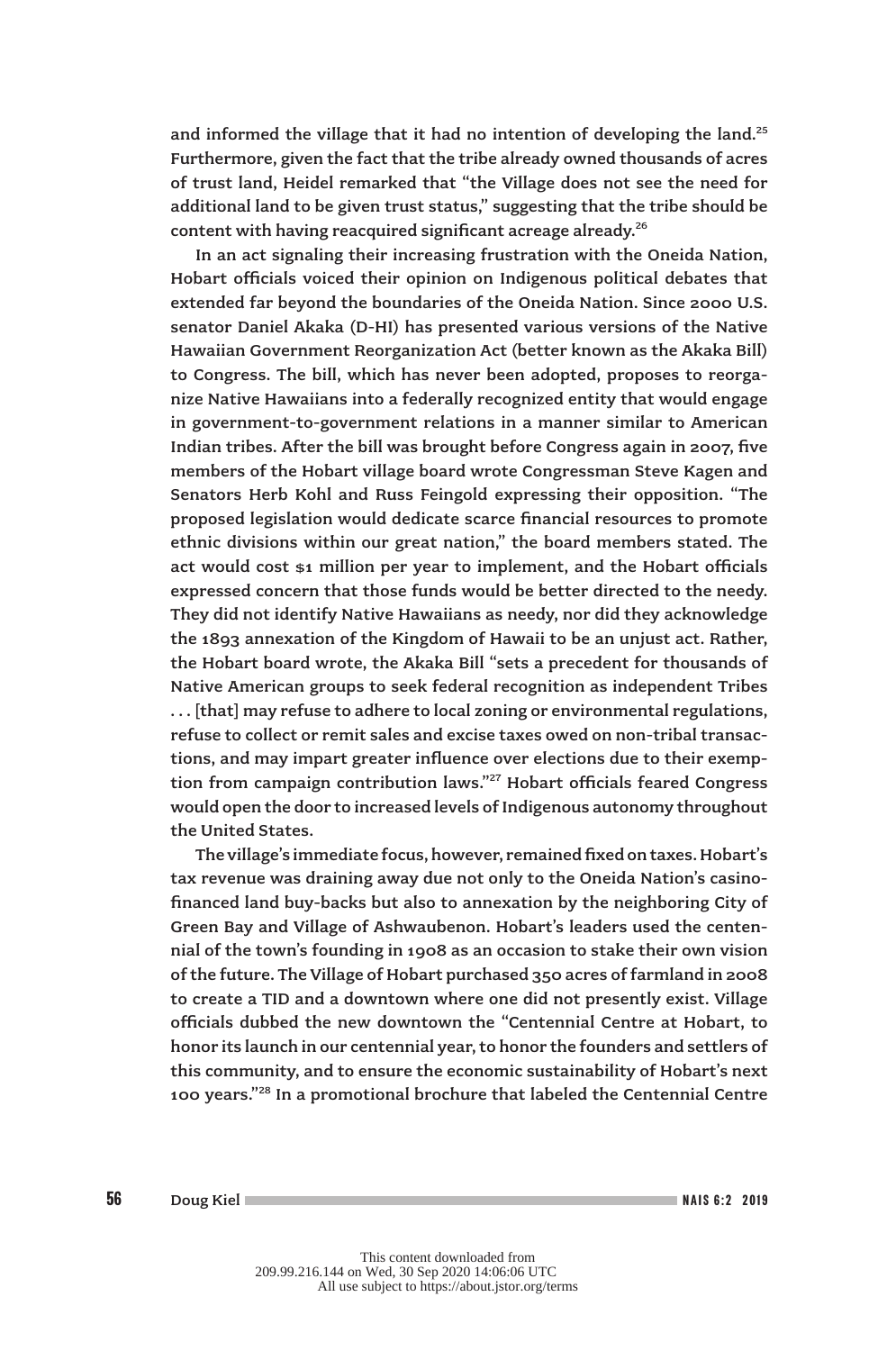"a developer and land buyer's dream" and "a location with staying power," village officials advertised that they would fast-track developer approval.<sup>29</sup> The Centennial Centre would feature retail businesses, light manufacturing, a village square, parks and trails, and single-family and multifamily residential areas. According to *Marketplace Magazine* (a publication based in Oshkosh, Wisconsin), in 2010 it was "expected to bring \$43 million to \$45 million in residential and commercial development to the village within the next eight years."30

The Oneida Nation attempted to block the development of the Centennial Centre. "About the time the ink dried on the acquired Village property," a Hobart newsletter noted, the tribe purchased a seventeen-acre, L-shaped parcel that prevented the village from extending infrastructure, including a sewer line, to the site it had just acquired. $31$  When the village attempted to exercise eminent domain over the lands recently acquired by the tribe, the Oneida Nation sued Hobart in federal court. The tribe lost. In March 2008 Judge William C. Griesbach ruled that "the fee land within the original boundaries of the Tribe's reservation which was allotted pursuant to federal law, transferred to the third parties, and subsequently acquired by the Tribe in fee simple on the open market, is subject to the Village's power of eminent domain."32

With the development of Centennial Centre under way and a legal victory against the Oneida Nation, the rhetoric emerging from the village of Hobart intensified. In a community forum in early 2008, the Village sponsored a lecture by Elaine Willman on the topics of, according to the advertisement in the village newsletter, "Homeland Security and the 2010 Census, as they both relate to Hobart and the borders we share with the Oneida Tribe."33 According to tribal attorney Rebecca Webster, however, "instead, Ms. Willman advocated for the abolition of tribal governments, with specific reference to the [Oneida] Tribe."<sup>34</sup> That came as no surprise, as Elaine Willman was once the chairperson of the most influential antisovereignty organization in the United States, the Citizens Equal Rights Alliance (CERA). The Wisconsin-based CERA has attracted the attention of the Southern Poverty Law Center, which monitors hate groups and has criticized CERA's "implicit white nationalism," labeling the group "anti-Indian."<sup>35</sup>

The roots of the contemporary antisovereignty movement and organizations such as CERA can be traced back decades. Political scientist Jeffrey Dudas has examined countermovements that formed in opposition to Indigenous rights, specifically anticasino movements. In Dudas's view, the antisovereignty movement is part of the New Right's broader post–civil rights backlash and its opposition to "special rights" in the form of affirmative action.<sup>36</sup> The antisovereignty movement, Dudas argues, is "historically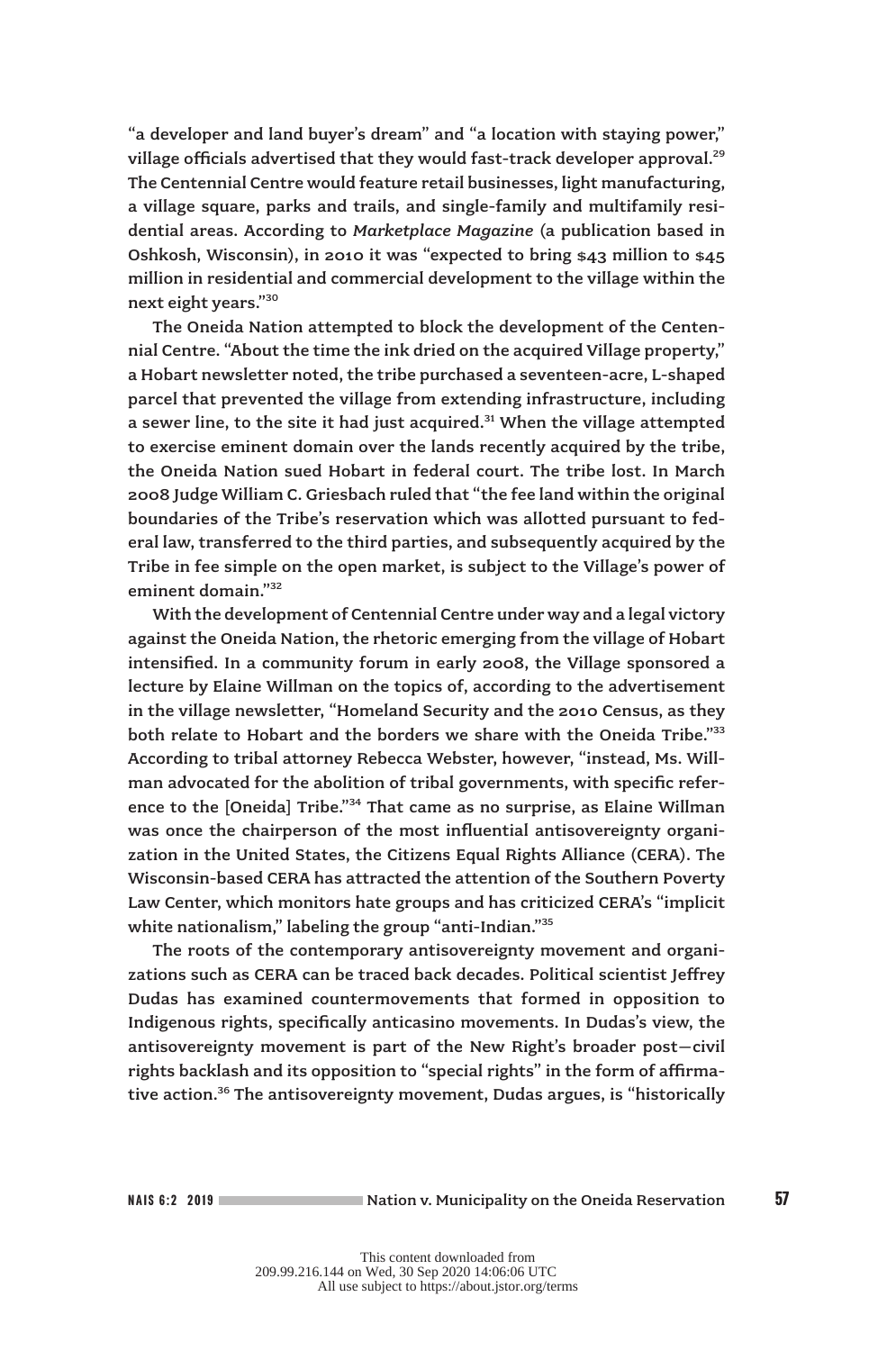specific, emerging from a collective worldview that represents the egalitarian changes of the latter half of the twentieth century as confirmation of America's historic commitment to the principles of nondiscrimination and equal rights."<sup>37</sup> As Dudas reveals, the New Right often does not recognize Indigenous rights as underwritten by treaties between two sovereigns but rather construes them as illegitimate preferential policies. Moreover, antisovereignty advocates argue that Indigenous rights fly in the face of time-honored normative American values such as individuality, meritocracy, and equality. In order to dismantle tribal sovereignty, such advocates attempt to reposition Indigenous rights as a cause of immoral inequality. Not far from the Oneida Nation, white residents of northern Wisconsin during the late 1980s and early 1990s engaged in heated, even violent, confrontations at boat landings in opposition to the exercise of Ojibwe treatyguaranteed spearfishing rights.<sup>38</sup>

Although the antisovereignty movement is relatively small, its literature can fill a bookshelf. Ruth Packwood Scofield's 1972 book, *Americans behind the Buckskin Curtain,* was a seminal text in the movement, expressing its support of the termination policy by equating tribalism with Communism.39 The work of anthropologist James A. Clifton, who retired as professor emeritus at the University of Wisconsin–Green Bay, took a conspiratorial tone. In his edited volume, *The Invented Indian* (1990), Clifton alleged the existence of a "New Indian Ring" perpetuating dangerous "cultural fictions." This cabal of scholars, bureaucrats, attorneys, and publishers, Clifton claimed, operates according to the "Eleventh Commandment ... 'Thou Shall Not Say No to an Indian."<sup>40</sup> The range of antisovereignty literature includes self-published books such as Elaine Willman's *Going to Pieces: The Dismantling of the United States of America* and websites such as "Aloha 4 All."41 Tom Flanagan's *First Nations? Second Thoughts,* on the other hand, has enjoyed mainstream success in Canada, winning accolades and now in a second edition published by McGill-Queens University Press. Like Clifton, Flanagan identifies an "aboriginal orthodoxy . . . widely shared among aboriginal leaders, government officials and academic experts" and warns of a bleak future should this orthodoxy remain in place: "Canada will be redefined as a multinational state embracing an archipelago of aboriginal nations that own a third of Canada's land mass, are immune from federal and provincial taxation, are supported by transfer payments from citizens who do pay taxes, are able to opt out of federal and provincial legislation, and engage in 'nation to nation' diplomacy with whatever is left of Canada."42 As the leaders of the village of Hobart laid plans for their future, they recruited Elaine Willman, the matriarch of CERA, as a full-time employee to lead their efforts.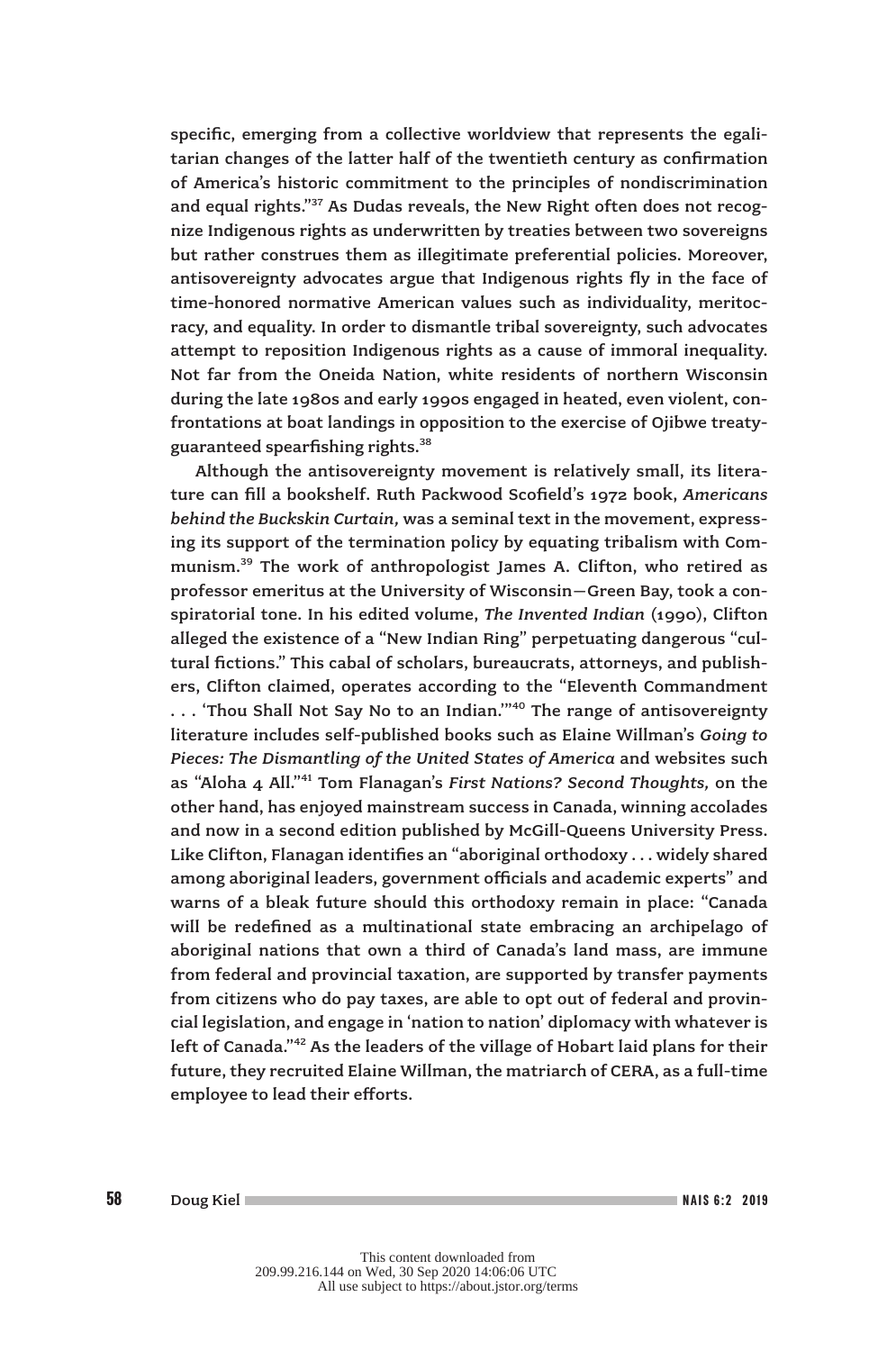Willman's reputation as a prominent antisovereignty organizer preceded her, and the news of her hire sent a clear signal to the tribal government that the village was squaring off for a protracted battle. In February 2008, merely a month after her arrival in Wisconsin, the tribal government passed a resolution that ceased all negotiations with the village: "NOW THEREFORE BE IT RESOLVED, that the Oneida Tribe of Indians of Wisconsin will not enter into service agreement negotiations with the Village of Hobart until such time as the Village Board formally recognizes the right of the Oneida Tribe to maintain its own government and exercise jurisdiction within its Reservation, and the Village Board abandons assimilationist rhetoric and attempts to change federal Indian policy to the detriment of the Oneida Tribe."<sup>43</sup> The resolution signaled a complete collapse in diplomacy between the tribal government and the village, and from that point forward both parties became increasingly antagonistic toward one another.

Willman was born in Portland, Oregon, and raised in Spokane, Washington. After earning a master's degree in public affairs, Willman was hired as community development director for the City of Toppenish, Washington, in 1992, a position that she held for sixteen years. Toppenish lies in the middle of the Yakama Indian Reservation, what Willman referred to in an interview as a "real reservation," in contrast to the Oneida Nation. Recalling her first eight years in Toppenish, Willman remarked that relations among Indians and non-Indians living within the bounds of the reservation were characterized by "decades of really good rapport," and indeed, "everybody got along pretty well." Upon the opening of a tribal casino in 2000, however, life inside the Yakama Reservation changed dramatically. "It was like a different day there," Willman remarked. Shortly thereafter, the tribal government began expressing an interest in banning alcohol on the reservation, gaining control of a power utility, and taking over and breaching a dam. "And all of a sudden this quiet, complacent, compliant, and cooperative tribal government was really worrying people," Willman stated, suggesting that the proper role of Indigenous nations is to be quiet, complacent, and compliant with their settler occupants.<sup>44</sup>

Prior to 2000 Willman had no knowledge of federal Indian policy, but the changes in Toppenish following the opening of the tribe's casino sparked her interest. "[Federal Indian policy] had never concerned me," Willman recalled during our interview, "until I was about to be taxed by a government that didn't represent me, and that got my attention." She soon became involved in CERA, becoming its chair in 2002. She left Toppenish and her position as CERA chair to become director of community development and tribal affairs for the Village of Hobart. "I came here for a reason," Willman remarked, "[and] part of the reason was the Oneida Tribe itself." Willman noted that the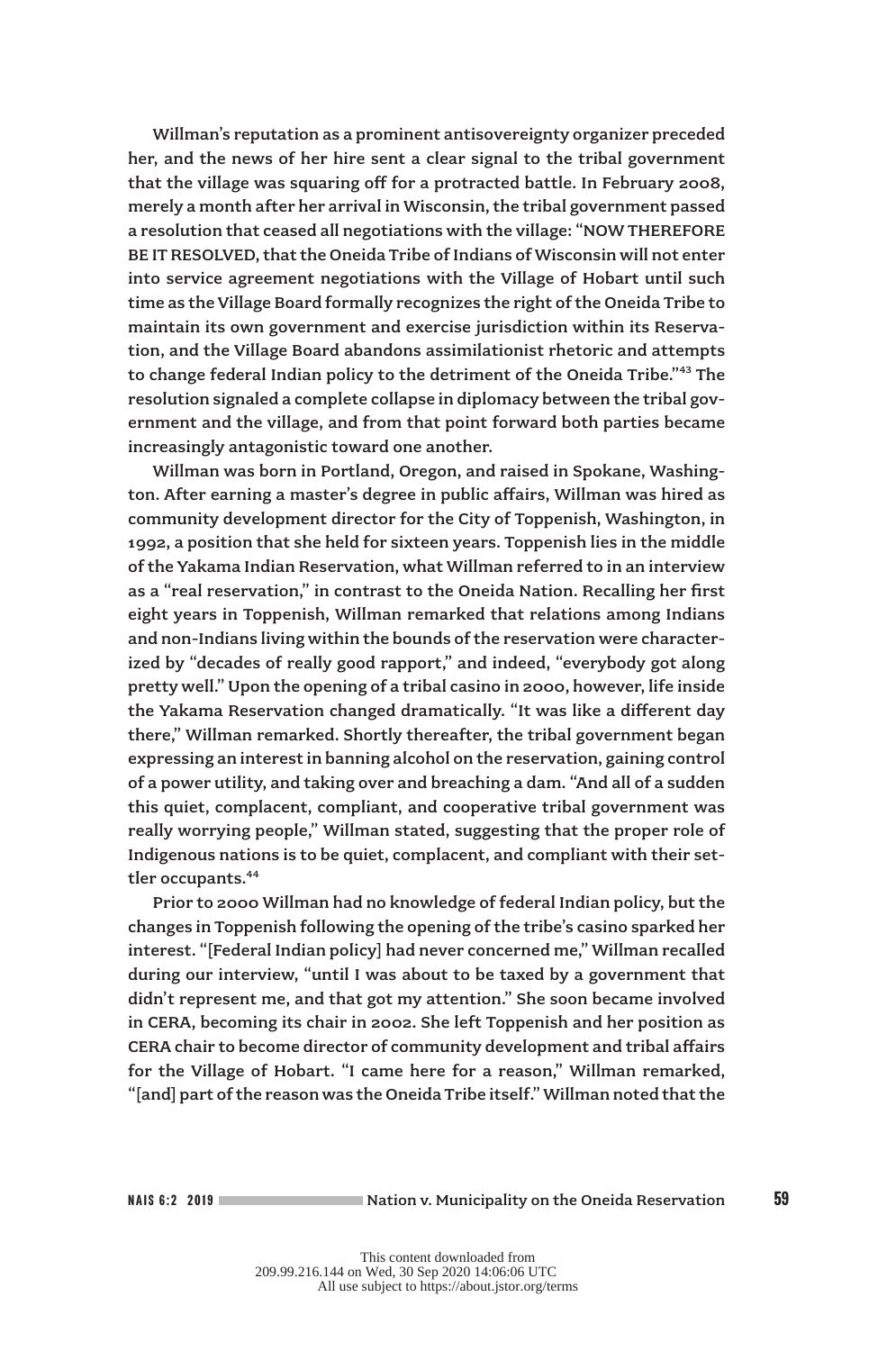Oneida Nation is among the most successful tribes in the United States and not only economically savvy but also politically influential. Consequently, addressing the conflict between the tribe and Hobart could set a precedent for other municipalities with non-Indian majorities located within Indian reservations to curtail tribal sovereignty.45

Willman and Hobart's leaders regarded the Oneida Nation's wealth and influence as posing an existential threat to the village. As they saw it, the tribe's stated mission to buy back all of the land within the reservation and place it back into trust status was not reversing the effects of a historical injustice; rather, it was an assault upon the village and its non-Native residents. According to Willman, "When they say take back the reservation, they're really saying take down the representative government of the property owners who already live here, and that's pretty severe." The conflict was Willman's motivation for accepting the position with the village. "If there's a place, if there's a zip code in the country where we could look at these conflicts between tribal government and the host communities they are located in," Willman stated, "if there's a place we can start solving the problem, then it's probably Hobart."46 Willman's choice of the phrase "host community" to describe Hobart hinted at her broader perspective of the relationship between the two governments: the village did not fall within the boundaries of an Indigenous nation, she argued, because the Oneida Reservation supposedly ceased to exist after allotment. If Hobart was to be "the point man on the rifle squad," as village board president Richard Heidel allegedly remarked, then Elaine Willman was a hired gun.<sup>47</sup>

Now that Willman was leading Hobart's campaign against the tribe, the village leaders' arguments increasingly emphasized what they saw as the limits of the Oneida Nation's jurisdiction and also called into question the very existence of the tribe as a valid legal entity. Hobart leaders offered a competing narrative of Oneida history, which held that the tribe was gradually phased out of existence during the late nineteenth and early twentieth centuries, the same period in which tribal members first launched a conscious movement to rebuild the reservation following allotment and assimilation. The village also maintained that the tribe, acting under the terms of the Indian Reorganization Act of 1934, had restored a system of self-governance that was completely defunct. Willman and the Hobart government thus argued that the Oneida Nation did not exist until it became a chartered incorporation in 1937. Hobart's claim is an important one in light of *Carcieri v. Salazar* (2009), which ruled that lands cannot be placed back into trust for tribes that were not under federal jurisdiction when the Indian Reorganization Act was enacted in  $1934.<sup>48</sup>$ 

Willman argued that because tribal members voted to implement the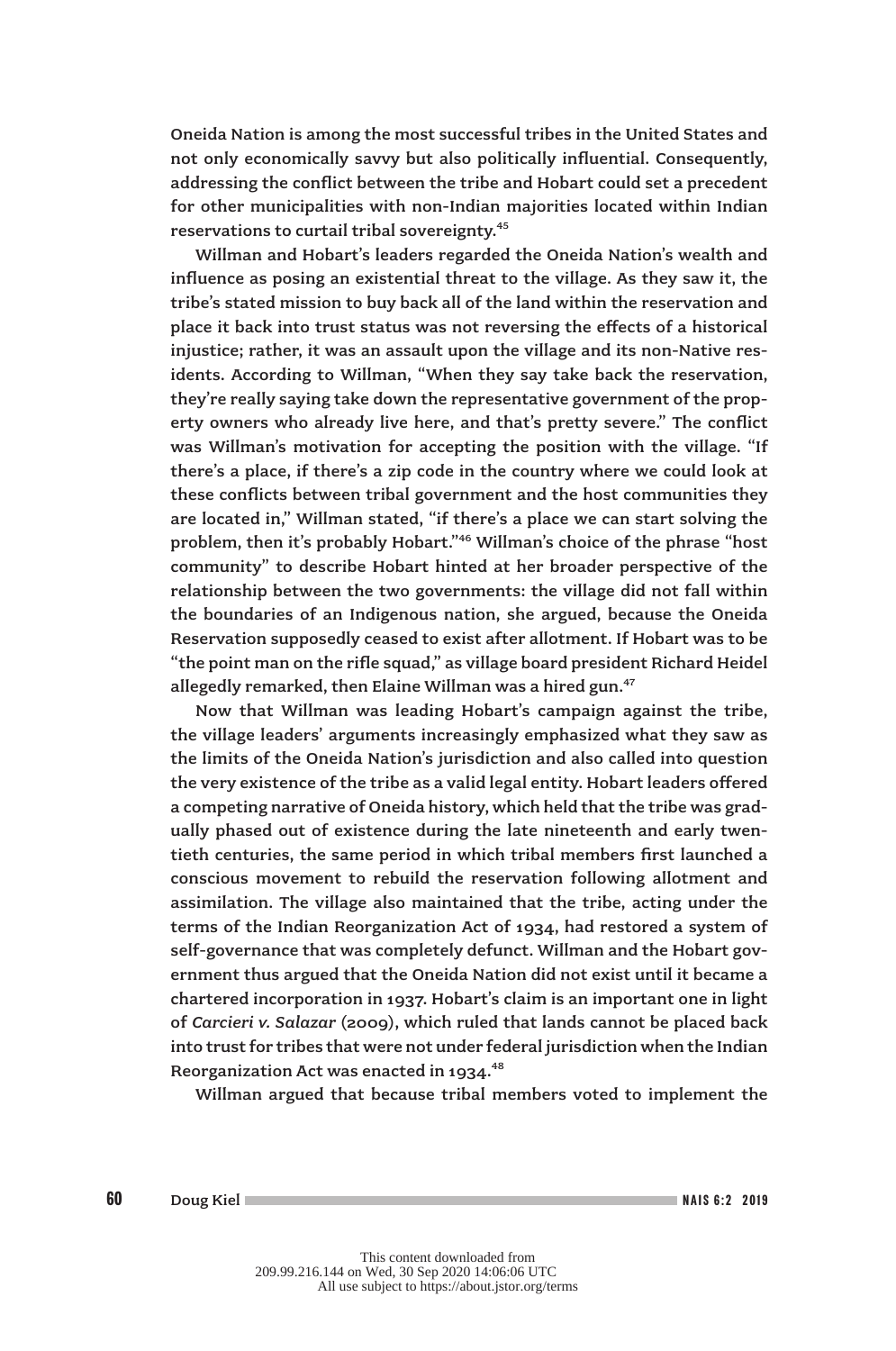Dawes Act on their reservation and subsequently even celebrated their U.S. citizenship, they were no longer tribal members. "The day they received their allotment they became Wisconsin citizens," Willman remarked, "and part of that process involved walking away from any tribal government, foreswearing their tribal government."49 Carol Cornelius, former area manager of the Oneida Tribe's Cultural Heritage Department, refuted the claim that the majority of Oneidas ever supported allotment. "Proposals to allot the reservation were highly contentious for the Oneidas," Cornelius wrote in an affidavit. "People walked out on meetings discussing allotments because they were so disgusted with the allotment proposal, so early votes did not accurately reflect the level of Oneida opposition to allotment," according to Cornelius.50 Even if the majority of Oneidas had supported allotment, however, to do so would not have meant "walking away" from their self-government.

A point of particular importance in Willman's argument is that as early as the 1890s, some Oneidas expressed interest in creating two Wisconsin municipalities within the bounds of the reservation, and after the formal creation of the town of Hobart in 1908, many Oneidas held elected positions within the new town.<sup>51</sup> Tribal members endorsing the creation of municipalities within the reservation, however, did not signify the end of their self-governance as a federally recognized Indigenous nation. In 1906 the Oneidas created a new committee—the Business Committee—which, according to Cornelius, sought to "protect the interests of the Oneida people with respect to the sale of inherited lands, and repair of roads and bridges and to advocate for the Tribe for money owed by the federal government." At that time, the tribe also created several new elected positions, which included clerks, ballot clerks, and inspectors. Tribal self-government continued after the creation of the towns on the reservation, as evidenced by the fact that in 1911 the Oneidas rejected the federal government's offer of a lump-sum payment to abrogate the annuity obligation under the Treaty of 1794.<sup>52</sup>

Furthermore, it is unclear why gaining U.S. citizenship would have entailed the loss of tribal citizenship. If the federal government no longer considered the Wisconsin Oneidas a recognized sovereign entity, then why did the Bureau of Indian Affairs (BIA) maintain continuous government-togovernment relations with the Oneidas before, during, and after the reservation's allotment? And if Wisconsin Oneida sovereignty had already been extinguished, why did the BIA target the Oneidas for termination in the 1950s? In *The Third Space of Sovereignty,* Kevin Bruyneel argues that the U.S. Supreme Court, along with groups like CERA, "increasingly views tribal sovereignty as a political expression that is out of (another) time."53 That is fundamentally true in regard to Hobart and Willman: they envision the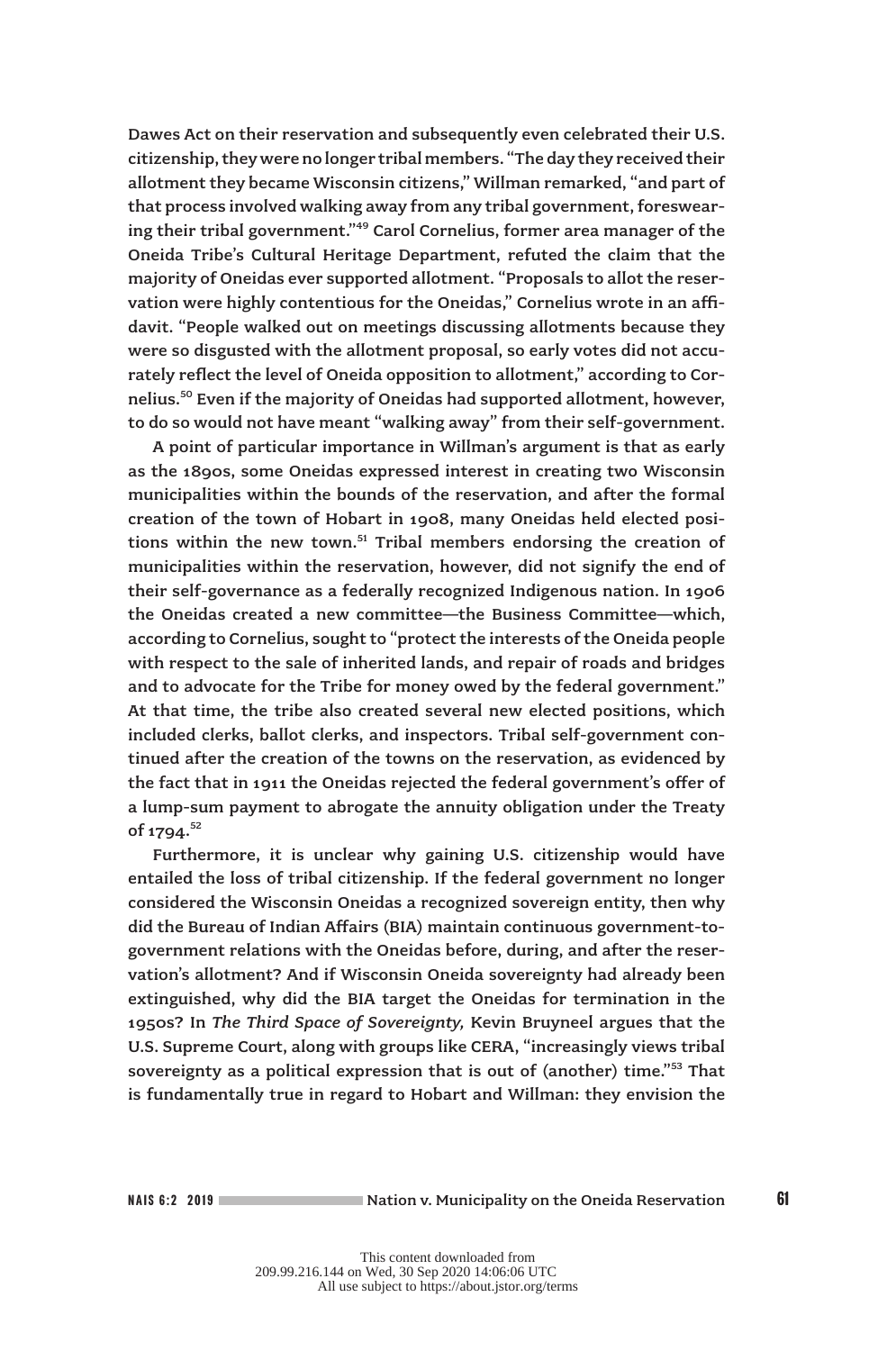Oneida Nation as an anachronism that has no place in the present despite an abundance of evidence demonstrating its political continuity.

The village and the tribe have each made sincere efforts to reach out to individuals on both sides of the conflict in the hope that better understanding would lead to better relations. The pages of the Hobart newspaper, however, reveal that for village and tribal officials alike, good neighbor rhetoric was little more than lip service. On June 24, 2011, Elaine Willman's lead article in the *Press* expressed hope for friendly, nonpolitical relations, noting that a small group of Oneidas and non-Indians had recently been gathering at the Oneida Community Library "to encourage interaction, understandings and future social activities that will remind us that we are all Hobart residents regardless of our ethnicities."54 Meanwhile, on the opposite page, representatives of the village and tribe launched virulent attacks against one another over an episode that began with the purchase of a golf course.

In 2009 the Oneida Nation acquired Thornberry Creek, a bankrupt golf course located in Hobart. Prior to the reopening of the golf course, the village initially refused to grant a liquor license to the facility due to outstanding stormwater taxes assessed on Oneida Reservation land. The Oneida Nation filed suit, initiating a legal battle over stormwater taxes that would not be resolved until 2013. Tribal officials contested the validity of the taxes on the basis that a municipality cannot tax property held in trust by the federal government.55 Ultimately, the tribal government received a liquor license from the Wisconsin Department of Revenue under the provisions of 2009 Wisconsin Act 28, which allows tribes to circumvent municipal authority and appeal directly to the state for a license.<sup>56</sup> In 2011, however, a new piece of legislation unsuccessfully sought to repeal that provision and invalidate any liquor licenses previously granted to tribes by the Department of Revenue.<sup>57</sup>

Writing in the *Kalihwisaks,* the Oneida tribal newspaper, Councilman (now Chairman) Ron Tehassi Hill reported that he had testified on behalf of the Oneida Nation in opposition to the repeal. "Hobart fought our purchase of the property every step of the way, and continued to sabotage our operations by refusing to grant a liquor license because of unrelated storm water charges," Hill claimed. According to Hill, if the Oneida Nation had been sent back to Hobart to request a liquor license, the village would surely have found another pretext to deny the tribe's application. Councilman Hill asserted that "the Village should not be allowed to use its discretion to issue liquor licenses as a bludgeon to force the Tribe to pay unrelated assessments for [trust] property owned by the United States. . . . [It is] unreasonable and unlawful."58 Hill argued that without a liquor license the Thornberry Creek golf course might have to close, thereby eliminating one hundred local jobs in the midst of a recession.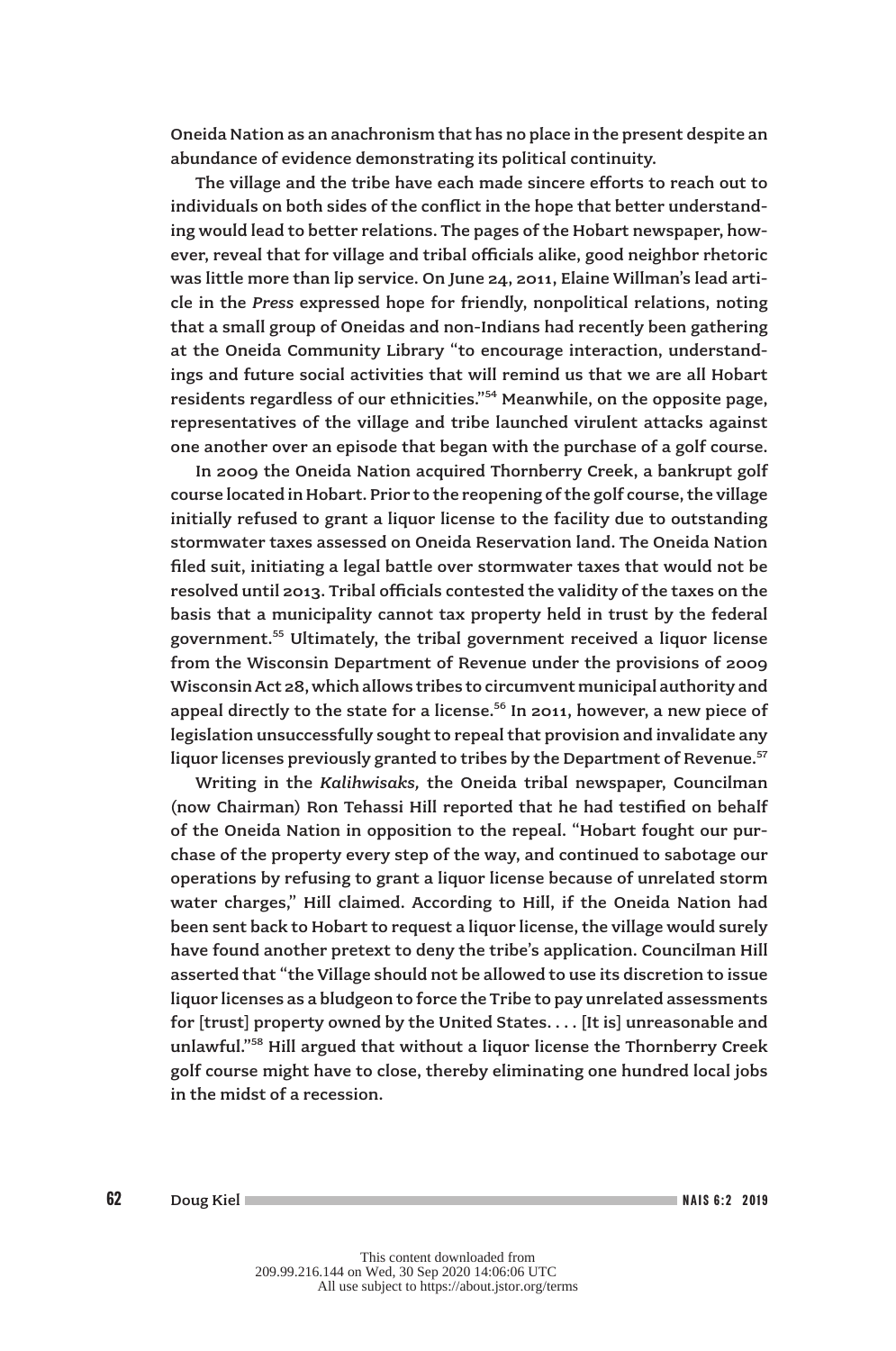When the *Press* reprinted Hill's article, it included a letter by Richard Heidel, Hobart village board president, who felt that the councilman's perspective "scream[ed] for rebuttal." "Councilman Hill either knows nothing about what he writes or is not being truthful," Heidel charged. He insisted that the village had cooperated with the tribe by granting a temporary license and had been willing to arrange for a regular license as well: "It was the Village's proposal—not the tribe's—to suspend payment of the contested fees, deposit them in an escrow account, and issue the regular liquor license."59 Heidel reiterated the village's interest in cooperation, arguing as Hill did that a fatal blow to the Thornberry Creek golf course would harm Hobart's then struggling economy. Indeed, the conflict over the golf course sheds light on the ways in which the well-being of the village had become intertwined with that of the tribe. Although the tribe was the primary threat to the village, the Oneida Nation provided an important source of jobs and revenue. Perhaps what most concerned Hobart officials was the inequality of the relationship between the nation and the municipality: Hobart needed the Oneida Nation in order to survive, while the reverse was not true.

A third party—the tribally chartered corporation operating the golf course—brought a somewhat surprising perspective to the debate over Thornberry Creek's liquor license. In the same issue of the *Press* in which Hill and Heidel attacked one another's governments, Bobbi Webster, president of the Oneida Golf Enterprise Corporation, wrote an open letter to *both* governments. "It is not our desire to be in the middle of Oneida and Hobart's ongoing challenges," Webster wrote. "Because we are a separate entity from the Oneida Tribe, we simply want to operate a successful business that isn't constantly used as fodder [for legal challenges]."<sup>60</sup> Such a statement raises the question of whether tribal corporations ought to be regarded as extensions of the sovereign tribal government or merely as private legal entities like any other state-chartered corporation; tribal enterprises are able to strategically identify themselves either as a project of the sovereign nation or as a private corporation.

Questions of temporality (i.e., it is too late to reverse history and disrupt the status quo) along with the colorblind rhetoric of equality feature centrally in calls for dismantling Indigenous sovereignty.<sup>61</sup> Tribal members have often charged that Hobart's actions against the Oneida Nation have been racially motivated. In an effort to skirt such claims, Heidel stated, "The Village does not see 'tribe' or 'race' or any other institutionalized distinction between people or groups when it comes to dispatching the Village's responsibilities or exercising its authority."<sup>62</sup> Heidel's attempt to articulate a policy of fairness only reveals that he envisions "tribe" as a category with no legal significance whatsoever, a proposition that challenges the U.S. Constitution,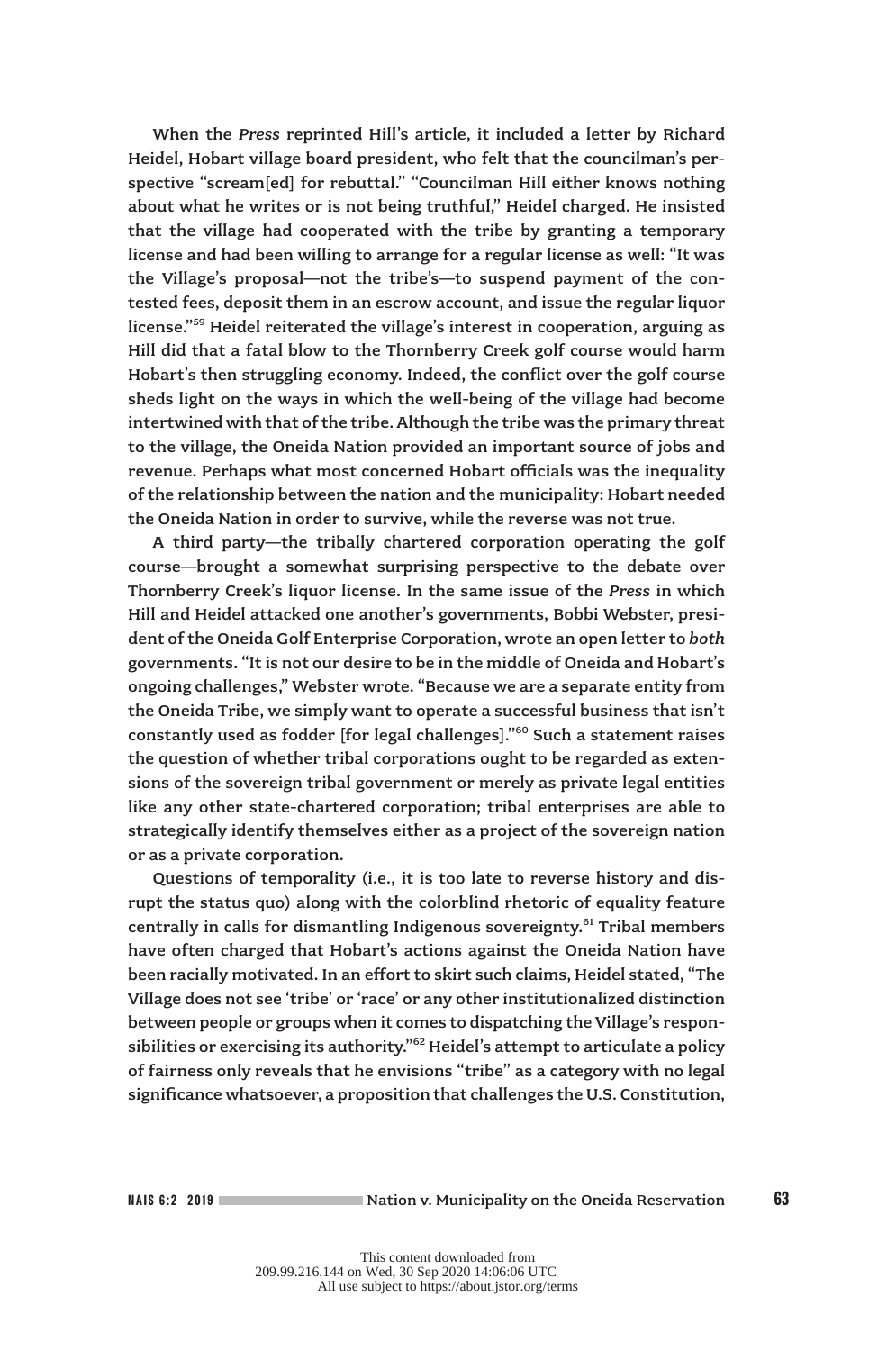numerous Supreme Court decisions, and centuries of federal Indian law. Like Heidel, Willman would also exclude race from the legal dispute. In an apparent attempt to evade accusations of racism, Willman readily identifies her husband as a Shoshone Indian and claims that she herself is eligible for Cherokee citizenship, though she has chosen not to enroll.<sup>63</sup> Willman has never demonstrated any evidence of Cherokee kinship. While the argument that the legal dispute was not initially motivated by race has some credence, it would be naive to overlook how the intense rivalry devolved into a racially defined "us" versus "them" mentality. Moreover, CERA and Willman have deep ties to the overtly racist organization Protect America's Rights and Resources (PARR), which organized protests against Ojibwe people exercising their spearfishing rights in northern Wisconsin during the late 1980s and early 1990s. As can be seen in the documentary film *Lighting the Seventh Fire* (1995), PARR protests frequently featured signage with slogans such as "Save a Walleye . . . Spear an Indian" and shouts of "Timber Ni\*\*er!" directed at Ojibwe fishermen.<sup>64</sup> CERA was founded in 1988 at the PARR annual convention, Willman has been a regular columnist for PARR publications, and Heidel has been a speaker at CERA gatherings.<sup>65</sup>

Willman joined a local struggle between Oneidas and non-Natives in Hobart, but ultimately her concern is with Indigenous rights as a whole, not merely those of the Oneida Nation. As tribes exert more jurisdictional power, Willman expresses deep concern that they could potentially hold authority over white people in Indian Country. "To the extent that a tribal government thinks for thirty seconds it has authority over a non-tribal American citizen, it poses a threat," Willman remarked. Tribal rights, she believes, "have gone too far, and they've been abused. . . . It's almost like a parent that just gives their child absolutely everything and ruins them . . . and the child says 'more, more, more' and never knows how to say enough or thank you." In this statement, Willman characterizes Indigenous sovereignty as a privilege, even a gift, that can and ought to be revoked by the settler state when tribal self-governance comes too close to actually existing. In the view of the antisovereignty movement, the entire concept of a nation within a nation is unconscionable, and Willman condemns the "loose usage" of the terms "nation" and "sovereignty" when they are applied to tribal communities.<sup>66</sup>

Moreover, Willman and her CERA associates pit Indigenous governments as takers acting as a drain upon the U.S. economy. American conservatives popularized the pithy rhetoric of takers versus makers shortly after the advent of the 2007–8 global financial crisis and the United States' plummet into the Great Recession. Mainstream members of the Republican Party and radical Tea Party activists alike each began deploying the language of

 $64$  Doug Kiel NAIS 6:2 2019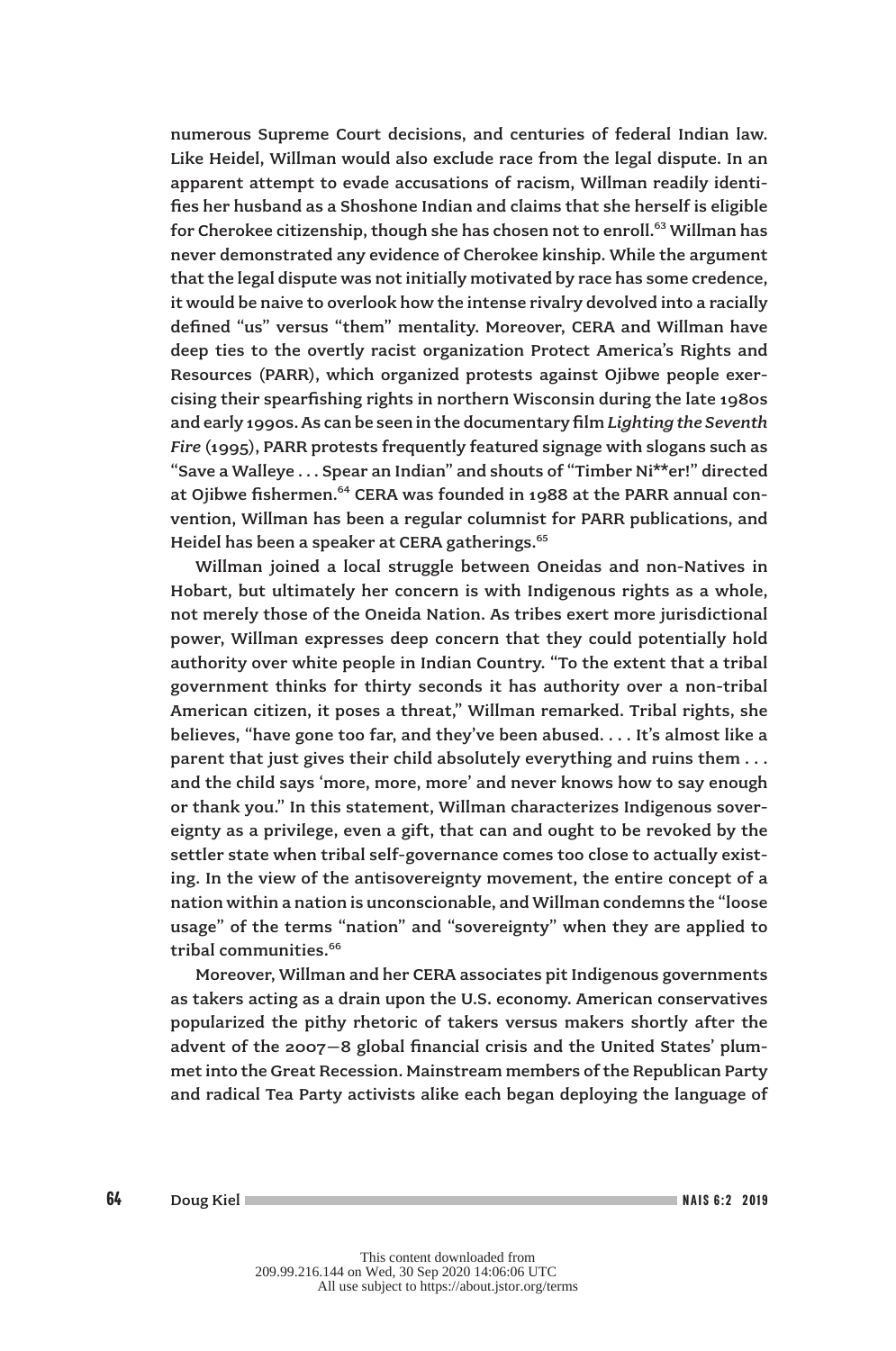takers to disparage the beneficiaries of so-called entitlement programs such as unemployment insurance and food stamps. In time, the ideology of takers versus makers became a core principle of Mitt Romney and Wisconsin congressman Paul Ryan's 2012 Republican presidential campaign.<sup>67</sup> Echoing this increasingly familiar economic binary, Willman characterized the treaty-making process as an institution that disproportionately favored entitled Native peoples. "Since the execution of treaties," Willman claimed, "American Indians have always been given resources that no other citizens were." After all, she argues, in the nineteenth century, western migrants embarked upon their journeys with no government aid, yet "with the Indian treaties [Native people] were given land, houses, blacksmiths, doctors, schools."<sup>68</sup> Not only are her historical claims entirely inaccurate, since most U.S. treaties with Indigenous nations are land cessions in which Americans took territory, but also American westward migrants who went in pursuit of a piece of "free" (i.e., taken) Indigenous land certainly did receive considerable federal aid, a trend that persists into the twenty-first century in some western states.<sup>69</sup>

## *Conclusion*

In October 2013 the Oneida Nation won a lawsuit against the Village of Hobart and an ordinance attempting to levy a stormwater tax on tribal trust land. The court held that "because federal law prohibits states and local authorities to tax Indian lands, the tribe can't be forced to pay the assessment decreed by the challenged ordinance if the assessment is a tax." $\frac{1}{2}$  In April 2014 the U.S. Supreme Court refused to hear the Village of Hobart's appeal, upholding the Oneida Nation's victory. Just over a year later, after spending seven years in Hobart, Elaine Willman accepted a new position in Montana, where she soon began to warn, "We have a growing national epidemic but the impacts first strike locally, in one zip code after another, one town after another, one county after another. It is coming to your front porch." Moreover, she has pursued a new tactic. During a moment of U.S. anxiety over the potential acceptance of Syrian refugees, she appealed to Islamophobic fears, asserting, "Domestic tribalism and Middle Eastern tribalism have shared cultural norms (communalism) and a common adversary: the United States."<sup>71</sup> Such a turn reveals that, for Willman, Indigenous nations mirror what is broadly wrong with America, and they become localized sites for grappling with these broader anxieties.

While American opposition to Indigenous sovereignty is nothing new, the reacquisition of reservation land has reignited old debates and conflicts. The Oneida Nation has the resources to gradually buy out white landowners and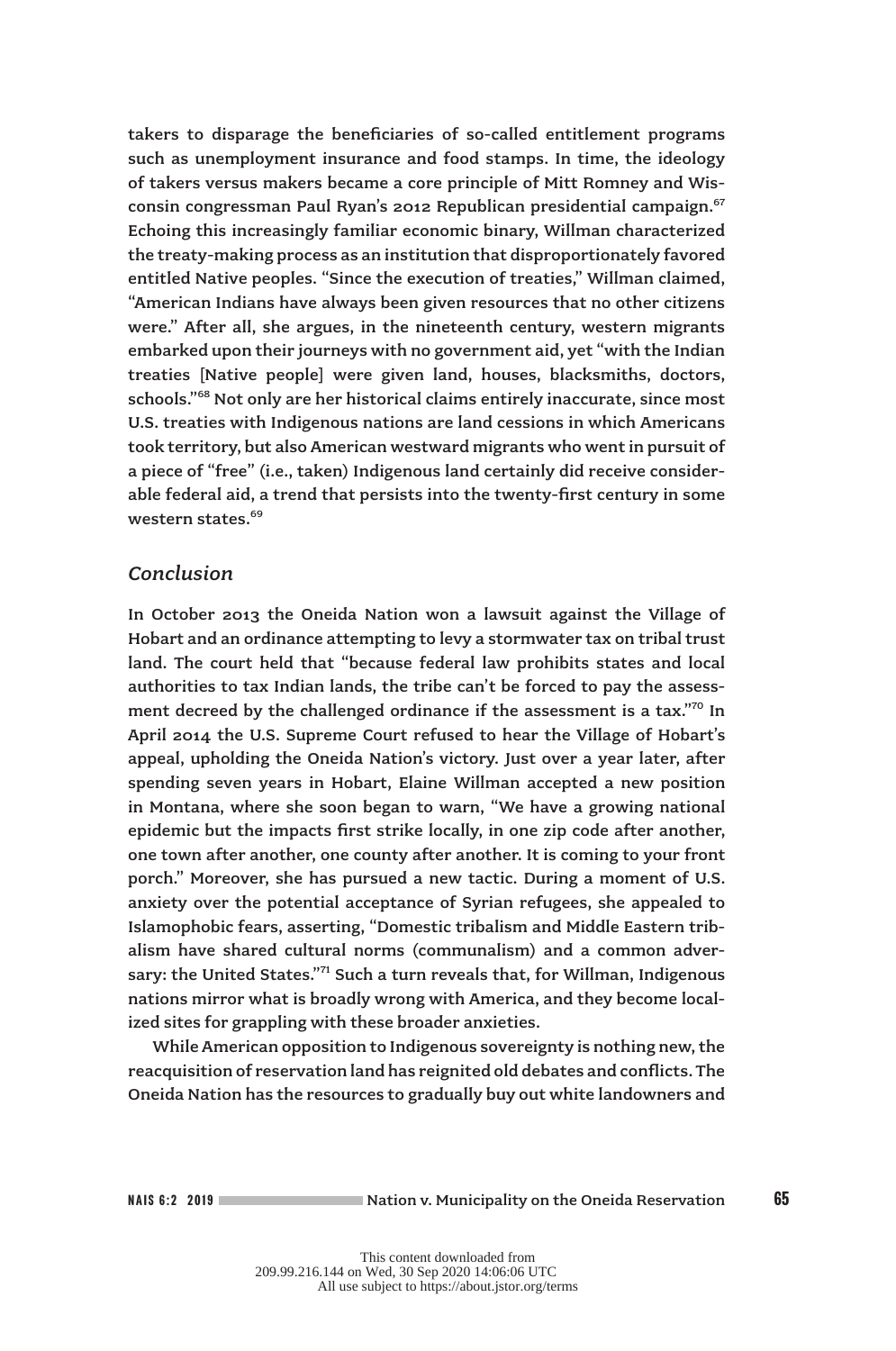create an uninterrupted block of tribally-owned land. To view the Oneida Nation's conflict with Hobart as simply a matter of land tenure and taxes would be to overlook the complicated responses to a local reversal of the colonial relationship between Indigenous people and settlers.

The Oneida Nation defies many American expectations of Native people. In the American popular imagination, Native people are often incapable of succeeding in a competitive market. While some critics would characterize tribal casinos as "greedy," that label would hardly describe the behavior of Indigenous nations in light of merely reclaiming fragments of what once belonged to them and doing so on the open market. As one scholar notes, some Americans have worried that "the Indians' wealth has caused them to lose their soul."<sup>72</sup> The expectation of poverty not only essentializes (and even dehumanizes) Native people as striving for bare survival but also implies that Native communities are not suited for competition in the marketplace.<sup>73</sup> Perhaps, then, what stings the antisovereignty advocates at Hobart more than anything else is that even during the challenging conditions of the Great Recession in the small-town Midwest, the Oneida Nation still thrived and its landholdings continued growing.

Skip Hayward, former chairman of the Mashantucket Pequot Tribe, once remarked on similar forms of resentment in Connecticut: "Maybe if we were still getting water from an open well and going outside to two-hole outhouses and using human manure to fertilize our gardens, nobody would be paying any attention to us. Now, we are coming back to be leaders again. Now, there seems to be a problem."74 In some of the most fortunate Native communities tribal members are prospering and even enjoying a higher standard of living than many of their white neighbors. As a result, the Indian reservation—a system founded upon the American goals of Indian containment, submission, obedience, and assimilation—has surprisingly come to be seen as a site of unfair ethnic advantage.<sup>75</sup> The argument that wealthy tribes should be stripped of their sovereignty is a form of what one scholar has labeled "rich Indian racism."76 As Jessica Cattelino argues, the double bind of need-based sovereignty is that although Native governments require economic resources to exercise their sovereignty, settlers often contest the legitimacy of tribes that exert economic power. $77$ 

The intergovernmental conflict between the Oneida Nation and the Village of Hobart highlights the long afterlife of allotment: 130 years since its implementation, allotment's legacies remain at the heart of some of the most vexing dilemmas in Indian Country. Attempting to reverse the effects of allotment further highlights the ways in which Indigenous resurgence and resentful backlash go hand in hand. The antisovereignty movement is driven by a zero-sum calculus of rights, that is, the perception that the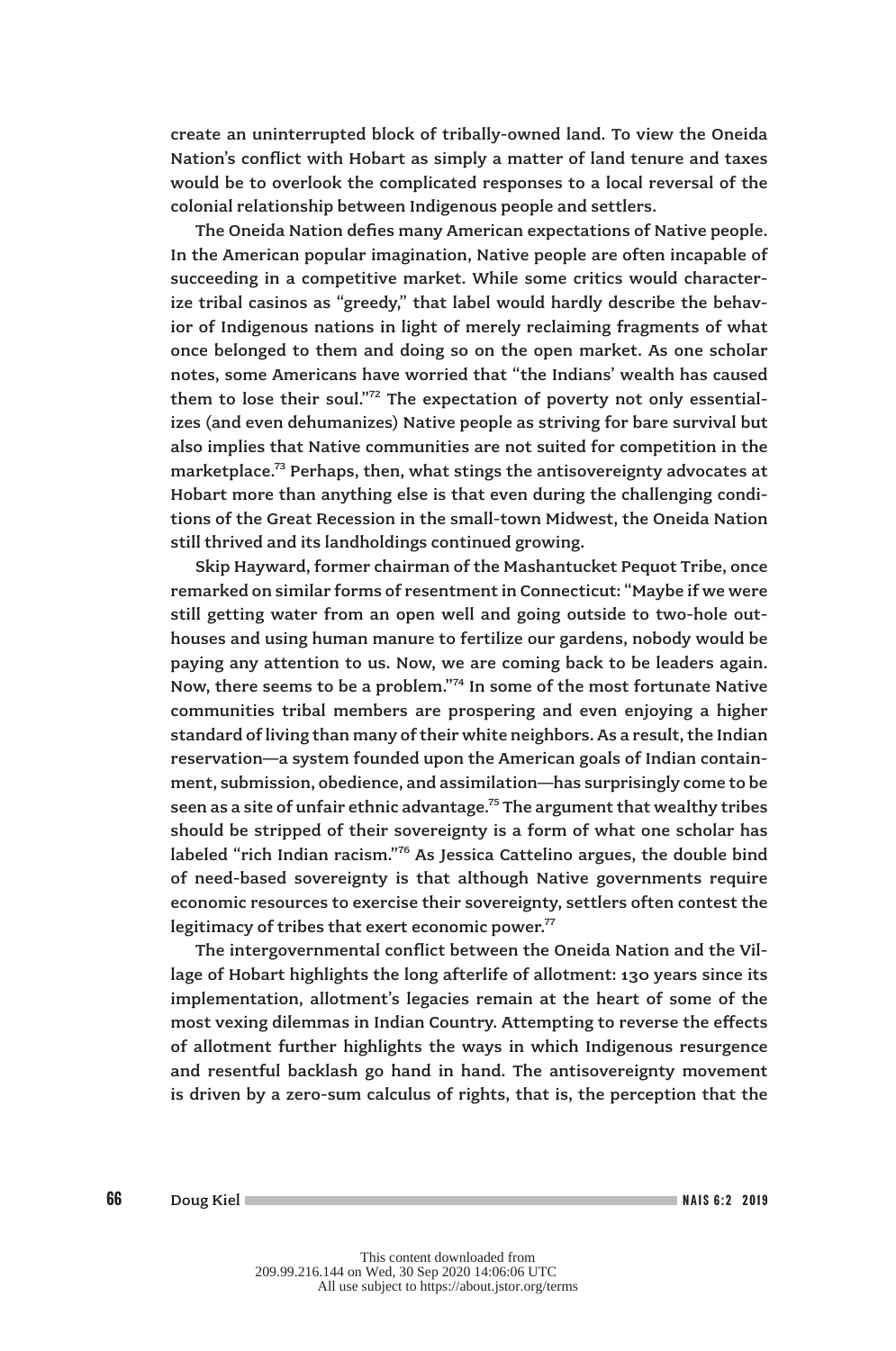exercise of Indigenous rights inherently takes from rights of non-Indigenous Americans.

The Village of Hobart is now one of the fastest-growing municipalities in Wisconsin and has recently been successful in both development and litigation.<sup>78</sup> "A decade ago, Centennial Centre was nothing but empty fields," the *Press Times* reported.79 The new development has since exceeded expectations, having led to the construction of nearly \$130 million in taxable property, bringing total property values in Hobart to \$975 million.<sup>80</sup> Moreover, the population of the village of Hobart has jumped 53.5 percent (from 6,182 to 9,496) since 2010, according to the U.S. Census Bureau's 2018 estimates.  $81$ The village also recently claimed an important victory against the Oneida Nation, with the U.S. District Court for the Eastern District of Wisconsin having ruled the reservation boundaries formally "diminished" by allotment.<sup>82</sup> That is, the Oneida Nation cannot broadly assert its jurisdiction over all lands within the reservation but only those lands that are currently held in federal trust. The nation has appealed and remains undeterred in its effort to reacquire  $75$  percent of the land within the reservation by 2033.<sup>83</sup>



FIGURE 3. Wisconsin governor and Republican presidential candidate Scott Walker (center) participating in a groundbreaking ceremony for a new development in the village of Hobart. Photograph by Corrie Campbell. 2015. Courtesy of the *Press Times.*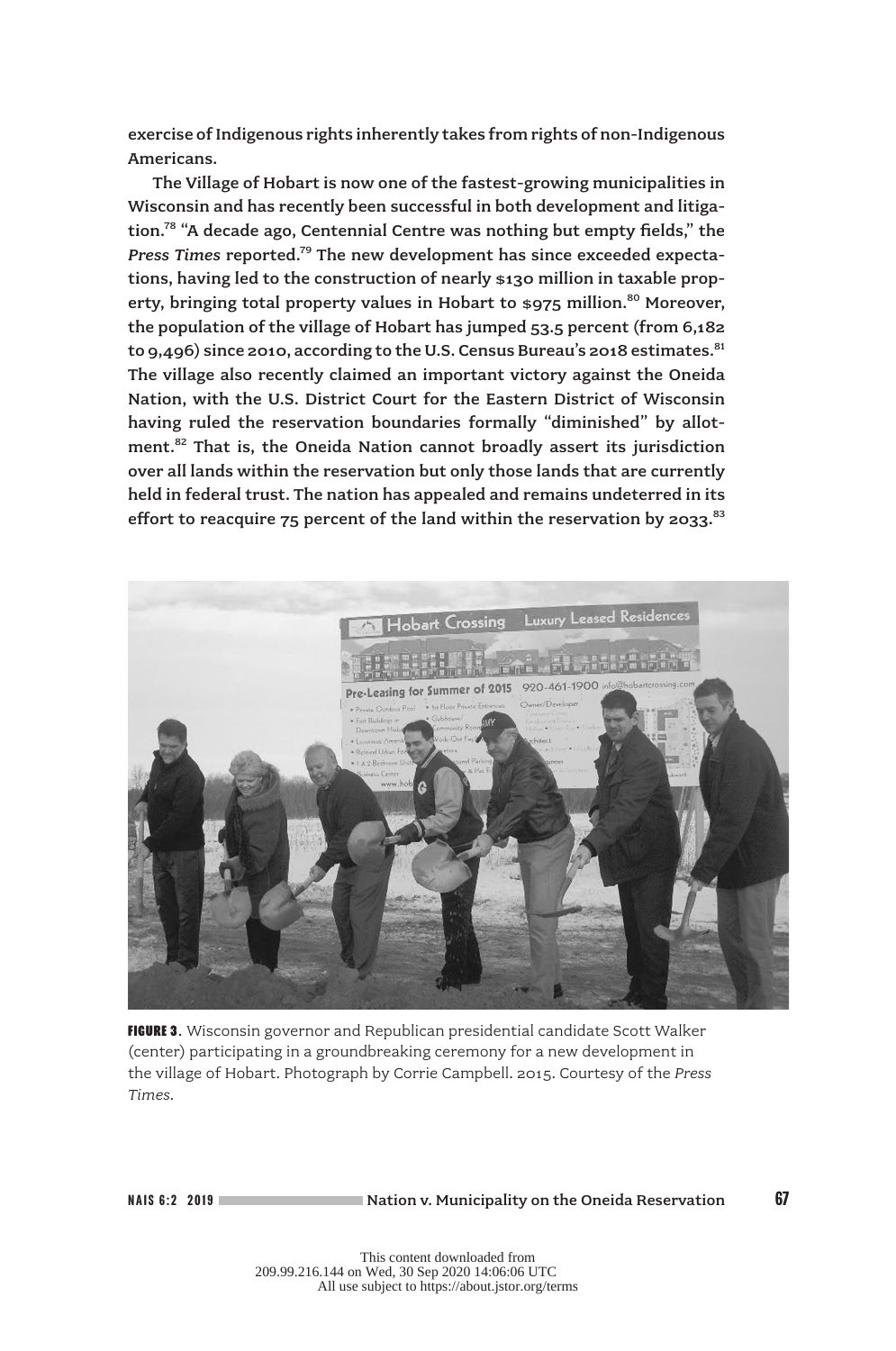The U.S. government, the State of Wisconsin, and the National Congress of American Indians (NCAI) have each submitted amicus briefs in strong support of the Oneida Nation.<sup>84</sup> During a previous hearing in the U.S. Seventh Circuit Court of Appeals in 2013, *Kalihwisaks* reported that Judge Richard A. Posner, the most cited legal scholar of the twentieth century, remarked that "Hobart doesn't seem to like Indians."85

DOUG KIEL is a citizen of the Oneida Nation and an assistant professor in the Department of History and the Alice Kaplan Institute for the Humanities at Northwestern University. He is a faculty affiliate of Northwestern's Center for Native American and Indigenous Research (CNAIR).

## *Notes*

1. According to the U.S. Census Bureau's 2018 population estimates, the total population of Hobart is 9,496, with 78.3 percent of the population identifying as white (non-Hispanic or Latino) and 10.6 percent of the population identifying as American Indian / Alaska Native. See https://www.census.gov /quickfacts/fact/table/hobartvillagewisconsin,US/INC110217.

2. Hugh Danforth, letter to the editor, *Kalihwisaks,* October 31, 2002, 7A.

3. Hugh Danforth, letter to the editor, *Kalihwisaks,* April 4, 2002, 10A.

4. Dawes Severalty Act, February 8, 1887, 24 Stat. 388. For an overview of Oneida history during the allotment period, see L. Gordon McLester III and Laurence M. Hauptman, *The Oneida Indians in the Age of Allotment, 1860–1920* (Norman: University of Oklahoma Press, 2008).

5. "Petition of the Oneidas for Admission to Brown County," *Daily State Gazette* (Green Bay, Wis.), February 13, 1890, 3.

6. "Oneida Reservation, Proposed to Invest the Indians with Local Town Governments," *Oshkosh Northwestern,* April 24, 1903, 4.

7. "Ready for Legislature, Bill to Create Townships for Reservation Is Drafted," *Appleton Post,* April 23, 1903, 3; "Would Annex Part of the Reservation," *Post-Crescent* (Appleton, Wis.), February 1, 1908, 8.

8. "Five New Members in County Board," *Green Bay Semi-Weekly Gazette,* April 11, 1908, 1; "Oneida Organized into a Township," *Post-Crescent,* April 7, 1910, 1.

9. Hugh Danforth, letter to the editor, *Kalihwisaks,* November 29, 2002, 6A.

10. Rebecca M. Webster, "Service Agreements: Exploring Payment Formulas for Tribal Trust Lands on the Oneida Reservation," *American Indian Quarterly* 39, no. 4 (2015): 347–63.

11. John Greendeer, "State of the Tribes Address," Wisconsin State Assembly, March 13, 2012, https://wiseye.org/2012/03/13/assembly-floor-session -with-state-of-the-tribes-address-part-1-of-4/.

12. Paul Egelhoff, letter to the editor, *Kalihwisaks,* February 6, 2003, 7A; see also James M. Murray, *Local Economic Impacts of Oneida Gaming* (Green Bay: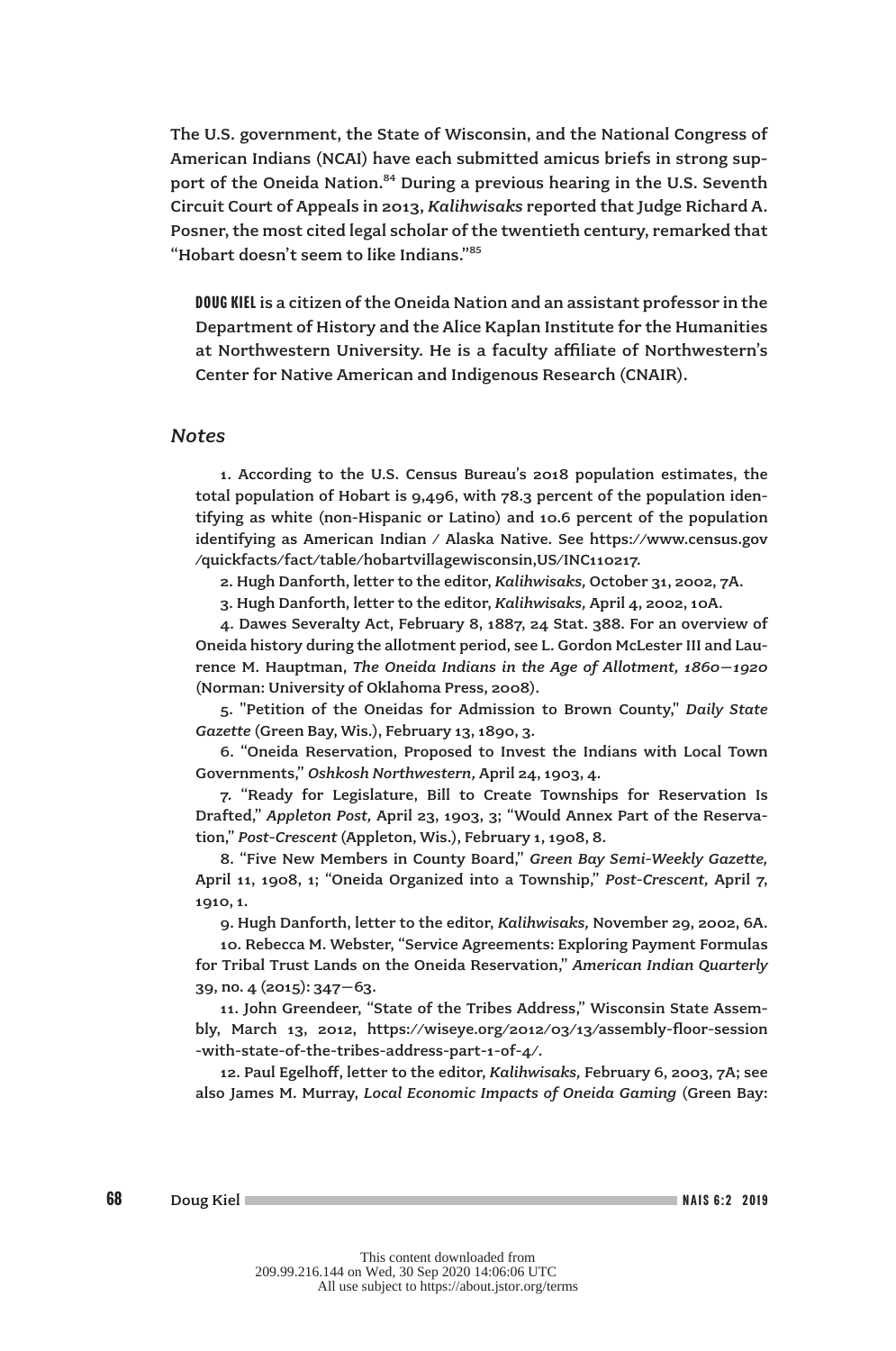University of Wisconsin–Green Bay, 1992), UW–Green Bay Archives, call no. HV6721.W5 L6 1992x.

13. Katherine J. Kramer, *The Politics of Resentment: Rural Consciousness in Wisconsin and the Rise of Scott Walker* (Chicago: University of Chicago Press, 2016); Dan Kaufman, *The Fall of Wisconsin: The Conservative Conquest of a Progressive Bastion and the Future of American Politics* (New York: W. W. Norton, 2018).

14. On the broader significance of the local in U.S. political history, see Thomas J. Sugrue, "All Politics Is Local: The Persistence of Localism in Twentieth-Century America," in *The Democratic Experiment: New Directions in American Political History,* ed. Meg Jacobs, William J. Novak, and Julian E. Zelizer (Princeton, N.J.: Princeton University Press, 2003), 301–26.

15. Thomas Biolsi, *Deadliest Enemies: Law and Race Relations on and off Rosebud Reservation,* 2nd ed. (Minneapolis: University of Minnesota Press, 2007).

16. For an overview of allotment, see Frederick E. Hoxie, *A Final Promise: The Campaign to Assimilate the Indians, 1880–1920,* 2nd ed. (Lincoln: University of Nebraska Press, 2001); Indian Reorganization Act, June 18, 1934, 48 Stat. 984.

17. California v. Cabazon Band of Mission Indians, 480 U.S. 202 (1987); Indian Gaming Regulatory Act, October 17, 1988, 102 Stat. 2467. See also Steven Andrew Light and Kathryn R. L. Rand, *Indian Gaming and Tribal Sovereignty: The Casino Compromise* (Lawrence: University Press of Kansas, 2005).

18. Oneida Tribe of Indians of Wisconsin, "20-20 Vision Acquisition Plan," General Tribal Council Resolution 10-26-98A.

19. In regard to casino gaming transforming relationships between Native nations and the United States and the resulting dilemmas of Indigenous governance, see Jessica Cattelino, "The Double Bind of American Indian Need-Based Sovereignty," *Cultural Anthropology* 25, no. 2 (2010): 235–62.

20. For related histories, see Meghan Y. McCune, "It's a Question of Fairness: Fee-to-Trust and Opposition to Haudenosaunee Land Rights and Economic Development," in *Gambling on Authenticity: Gaming, the Noble Savage, and the Not-So-New Indian*, ed. Becca Gercken and Julie Pelletier (East Lansing: Michigan State University Press, 2018), 111–34.

21. "Exhibit J: Service Agreement between the Oneida Nation in Wisconsin and the Village of Hobart," affidavit of Rebecca Webster, Oneida Tribe of Indians of Wisconsin v. Village of Hobart, Wisconsin (Civil File No. 06-C-1302), 1. The Oneida Indian Nation of New York also wrestled with municipal tax authority. The Nation reacquired fee land within their traditional territory and the City of Sherill taxed it. In *City of Sherrill v. Oneida Indian Nation of New York*, 544 U.S. 197 (2005), the U.S. Supreme Court ruled the Oneida Indian Nation of New York could not challenge the imposition of local property taxes on this fee land, because the land had passed out of the Oneidas control nearly 200 years ago and was only recently reacquired by the Oneidas. The Sherill decision was based upon the unique factual circumstances in New York, and does not speak to reservations allotted under the General Allotment Act.

22. Affidavit of Rebecca Webster, *Oneida Tribe of Indians*, para. 33.

23. "Exhibit J: Service Agreement," 1.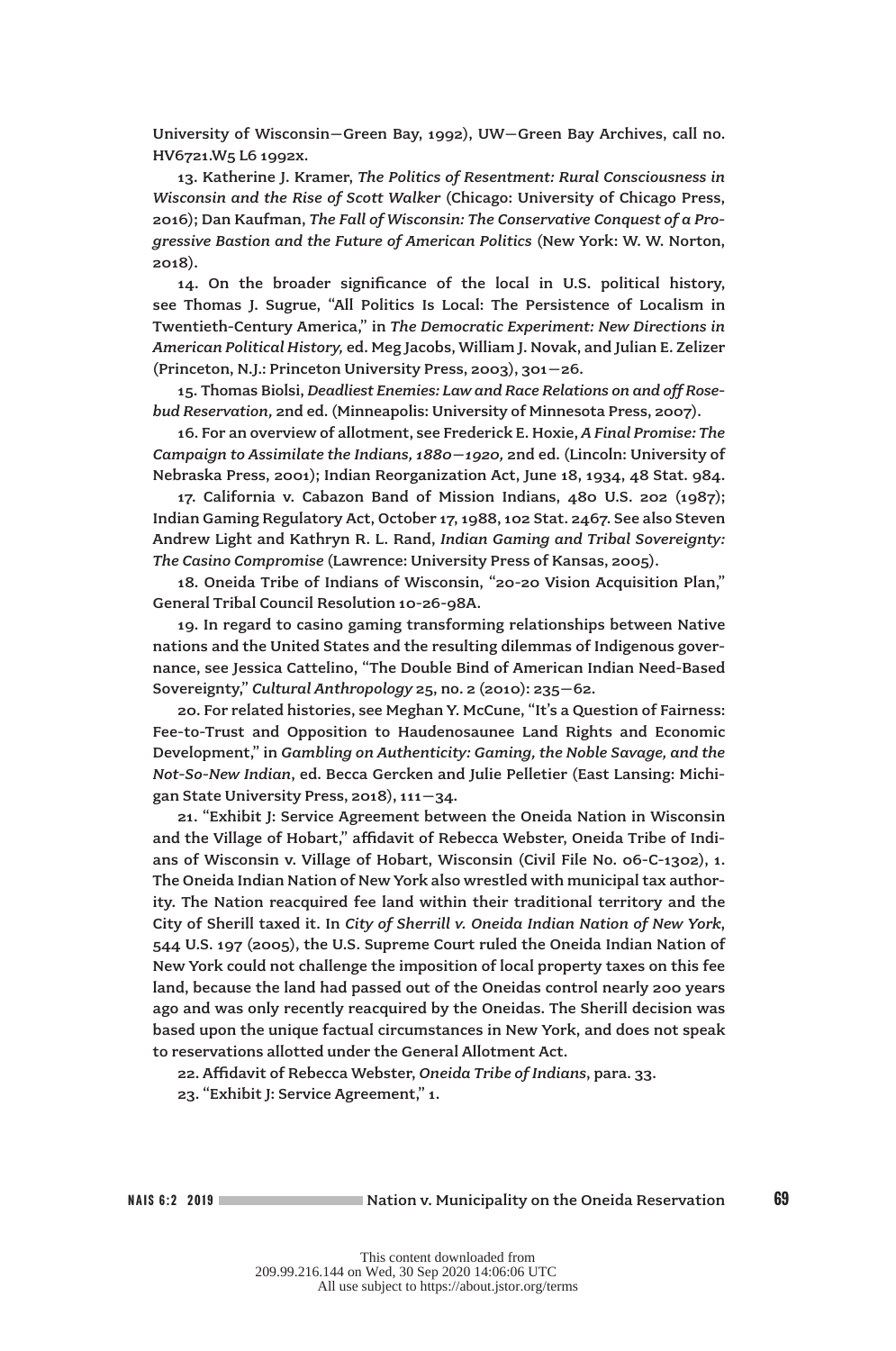24. "Exhibit N," affidavit of Rebecca Webster, *Oneida Tribe of Indians*, 2.

25. Elaine Willman, "A Less Than Neighborly Neighbor," 1, http://www .hobart-wi.org/vertical/sites/%7B354A483F-042E-454E-A570–720BFEDE46 D9%7D/uploads/%7B70EA3D24–6438–4DDF-B269–04447C08F39C%7D.PDF.

26. "Exhibit N," 3.

27. "Exhibit O," affidavit of Rebecca Webster, *Oneida Tribe of Indians*, 1.

28. "Welcome to the Centennial Centre at Hobart!," Village of Hobart, Wisconsin, http://www.hobartwi.govoffice3.com/index.asp?Type=B\_BASIC&SEC ={00C876AE-F179–4FE3–8820-E6A9CFAC6B03}.

29. "A Developer and Land Buyer's Dream: Step into Centennial Centre at Hobart," Village of Hobart, Wisconsin, http://www.hobart-wi.org/vertical/sites /%7B354A483F-042E-454E-A570–720BFEDE46D9%7D/uploads/%7BC5432 DAF-85FF-4703–9984-DD2F5CD6BC34%7D.PDF.

30. "Downtown Hobart: Centennial Centre Is the Village's Effort to Create the Heart of the Community," *Marketplace Magazine* 21, no. 4 (2010): 12.

31. Willman, "A Less Than Neighborly Neighbor," 1.

32. Oneida Tribe of Indians of Wisconsin v. Village of Hobart, Wisconsin, 542 F. Supp. 2d 908 (2008).

33. "Exhibit P: Village of Hobart News," affidavit of Rebecca Webster, *Oneida Tribe of Indians*, 4.

34. Affidavit of Rebecca Webster, *Oneida Tribe of Indians*, para. 39.

35. Ryan Lenz, "Seeing Red," *Intelligence Report,* February 17, 2016, https:// www.splcenter.org/fighting-hate/intelligence-report/2016/seeing-red.

36. Additional examples of influential literature that questions special rights and envisions multiculturalism as ethnic separatism include Thomas Sowell, *Preferential Policies: An International Perspective* (New York: William Morrow and Company, 1990); and Arthur M. Schlesinger Jr., *The Disuniting of America: Reflections on a Multicultural Society,* 2nd ed. (New York: W. W. Norton, 1998).

37. Jeffrey R. Dudas, *The Cultivation of Resentment: Treaty Rights and the New Right* (Stanford, Calif.: Stanford University Press, 2008), 10.

38. For additional information on the Ojibwe spearfishing controversy, see Walter Bresette and Rick Whaley, *Walleye Warriors: An Effective Alliance against Racism and for the Earth* (New Society Publishers, 1993); *Lighting the Seventh Fire,* dir. Sandra Osawa (Upstream Productions, 1995), film; Larry Nesper, *The Walleye War: The Struggle for Ojibwe Spearfishing and Treaty Rights* (Lincoln: University of Nebraska Press, 2002); and Patty Loew and James Thannum, "After the Storm: Ojibwe Treaty Rights Twenty-Five Years after the Voigt Decision," *American Indian Quarterly* 35, no. 2 (Spring 2011): 161–91.

39. The text was also later reprinted in a second edition. See Ruth Packwood Scofield, *Americans behind the Buckskin Curtain,* 2nd ed. (New York: Carlton Press, 1992). For additional examples of antisovereignty texts, see David Price, *The Second Civil War: Examining the Indian Demand for Ethnic Sovereignty* (St. Paul Park, Minn.: Second Source, 1998); and A. R. Eguiguren, *Legalized Racism: Federal Indian Policy and the End of Equal Rights for All America* (Heathsville, Va.: Sun on Earth Books, 2000).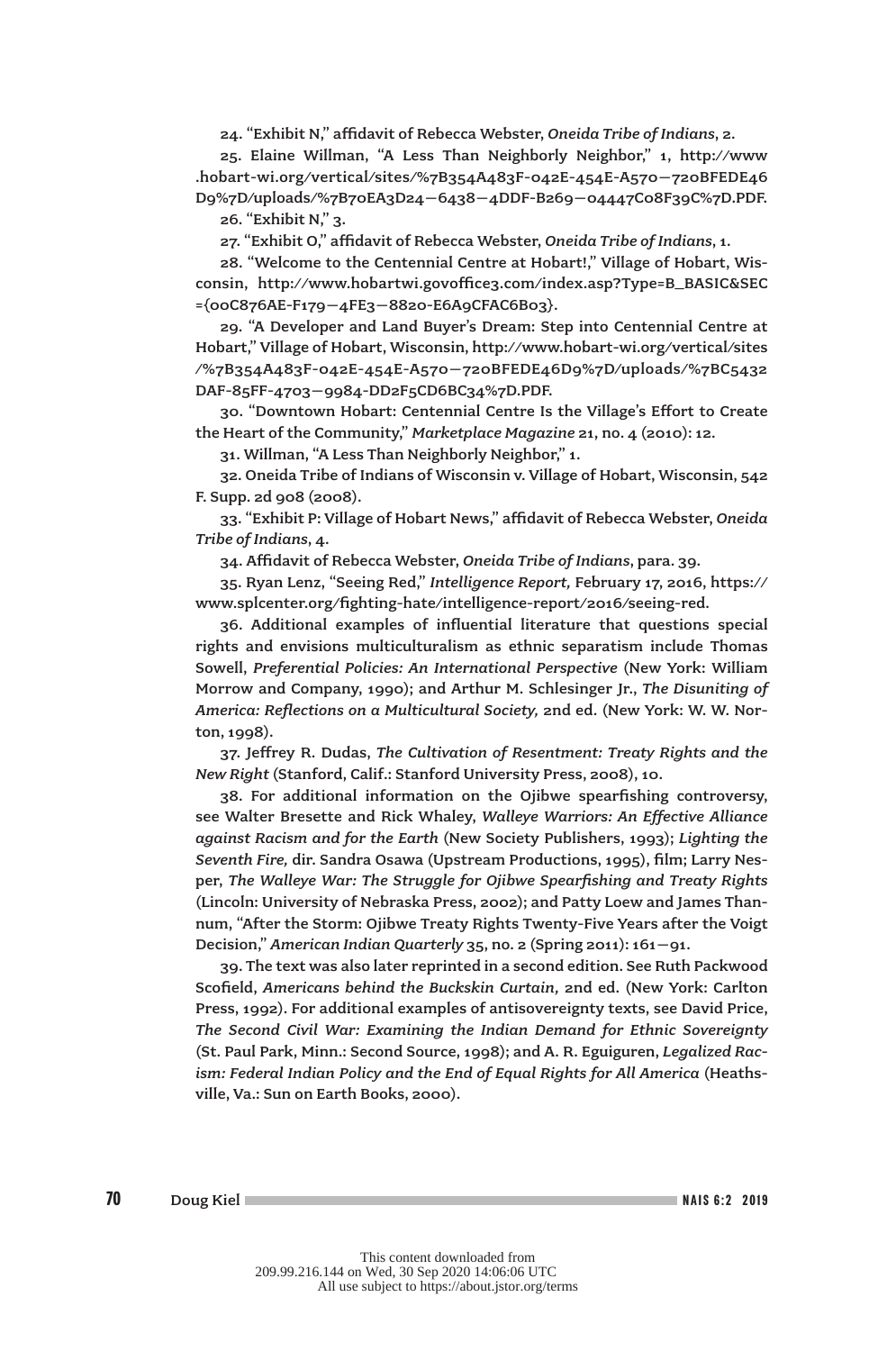40. James A. Clifton, ed., *The Invented Indian: Cultural Fictions and Government Policies* (New Brunswick, N.J.: Transaction Publishers, 1990), 15, 13–14.

41. Elaine Devary Willman and Kamie Christensen Biehl, *Going to Pieces: The Dismantling of the United States of America* (Toppenish, Wash.: Epilocus, LLC, 2005), https://aloha4all.org/wordpress/.

42. Tom Flanagan, *First Nations? Second Thoughts,* 2nd ed. (Montreal: McGill University Press, 2008), 4, 5.

43. Oneida Tribe of Indians of Wisconsin, "Resolution Regarding Government-to-Government Relations with the Village of Hobart (Business Committee Resolution #2-20-08-C)," 3.

44. Elaine Willman, interview by the author, January 28, 2011.

45. Willman claims that there are over one thousand incorporated municipalities located within Indian reservations throughout the United States.

46. Willman, interview.

47. Oneida Tribe of Indians of Wisconsin, "Resolution," 2.

48. Willman, interview; and Carcieri v. Salazar (No. 07-526), 497 F.3d 15. Regarding *Carcieri v. Salazar*, the federal government has considered the Wisconsin Oneidas to be among the tribes that were under federal jurisdiction as of June 18, 1934, when the Indian Reorganization Act became law. The Village of Hobart, however, has stated: "It is the Village's position that there was no 'Tribe now under federal jurisdiction' as defined by § 479 of the IRA as interpreted by the *Carcieri* court" ("Village of Hobart's Opening Brief," Village of Hobart v. Midwest Regional Director, Bureau of Indian Affairs, Docket No. IBIA 11-058).

49. Willman, interview.

50. Affidavit of Carol Cornelius, *Oneida Tribe of Indians*, para. 19.

51. "Newly-Allotted Oneidas."

52. Affidavit of Carol Cornelius, *Oneida Tribe of Indians*, para. 24.

53. Kevin Bruyneel, *The Third Space of Sovereignty: The Postcolonial Politics of U.S.–Indigenous Relations* (Minneapolis: University of Minnesota Press, 2010), 171.

54. Elaine Willman, "Hobart—The Not-So-Hidden Spirit of the Community," *Press,* June 24, 2011, 17.

55. Ron Tehassi Hill, "OBC Forum," *Kalihwisaks,* June 16, 2011, 6A.

56. Wisconsin State Assembly, 2009 Wisconsin Act 28, sections 125.27 (3) and 125.51 (5) (d) (June 29, 2009), https://docs.legis.wisconsin.gov/2009 /related/acts/28.

57. Wisconsin State Assembly, 2011 Assembly Bill 25, https://docs.legis .wisconsin.gov/2011/proposals/ab95.

58. Hill, "OBC Forum," 6A.

59. Rich Heidel, "Response to Tehassi Hill Commentary," *Press,* June 24, 2011, 18.

60. Bobbi Webster, "An Open Letter to Our Communities," *Press,* June 24, 2011, 18.

61. Along these lines, see Bruyneel, *The Third Space*, 171–216; Alyosha Goldstein, "Where the Nation Takes Place: Proprietary Regimes, Antistatism, and U.S. Settler Colonialism," *South Atlantic Quarterly* 107, no. 4 (2008): 833–61.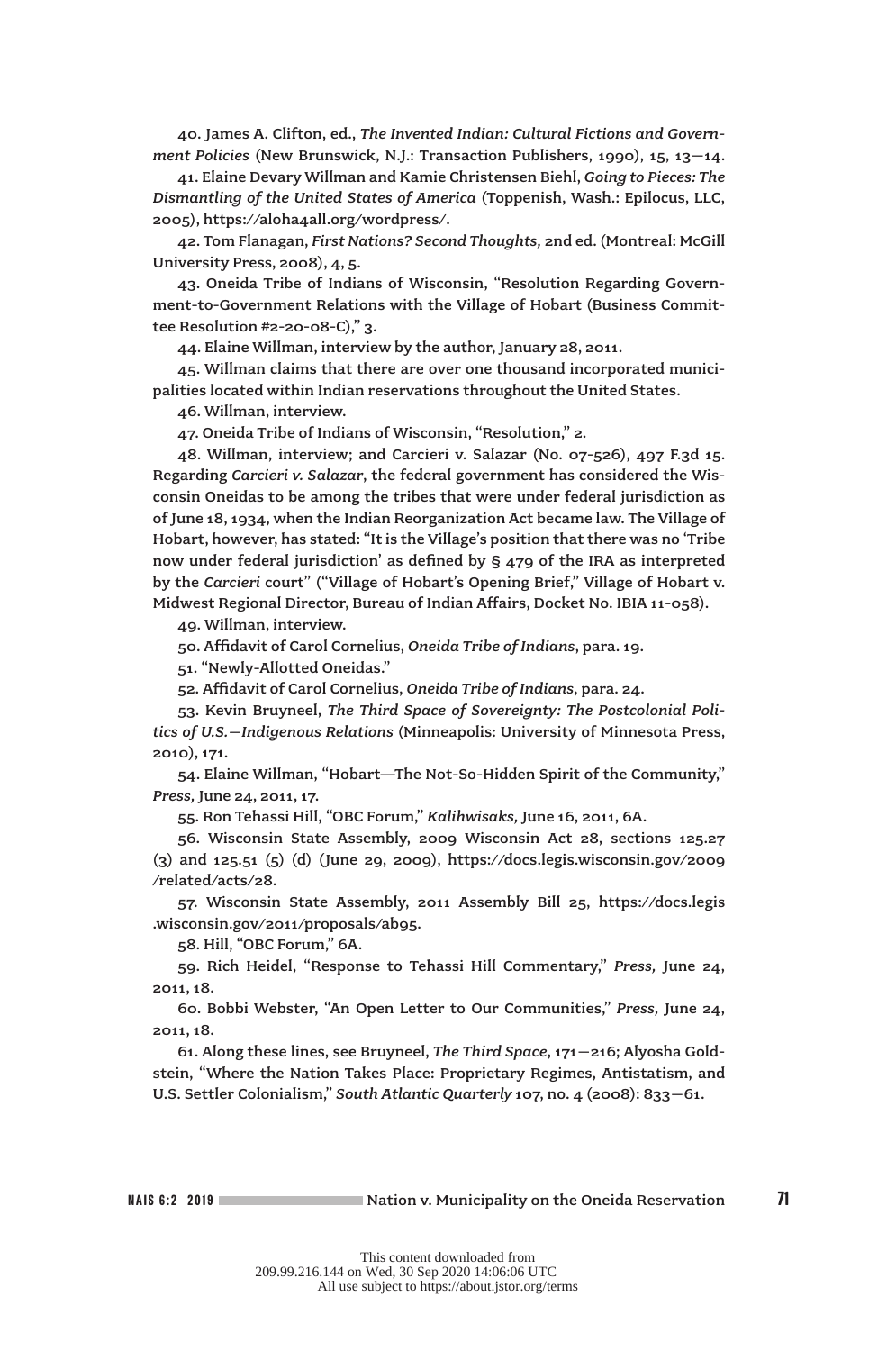62. Heidel, "Response."

63. Willman, interview.

64. See Osawa, *Lighting the Seventh Fire*; and Nesper, *The Walleye War*.

65. Bruyneel, *The Third Space,* 197–98.

66. Willman, interview.

67. Ezra Klein, "Romney's Theory of the 'Taker Class,' and Why It Matters," *New York Times,* September 17, 2012, http://www.washingtonpost.com /blogs/wonkblog/wp/2012/09/17/romneys-theory-of-the-taker-class-and -why-it-matters/.

68. Willman, interview.

69. Works that characterize the U.S. West as historically dependent upon federal support include Patricia Nelson Limerick, *The Legacy of Conquest: The Unbroken Past of the American West* (New York: W. W. Norton, 1987); and Richard White, *"It's Your Misfortune and None of My Own": A New History of the American West* (Norman: University of Oklahoma Press, 1991).

70. Oneida Tribe of Indians of Wisconsin v. Village of Hobart, 732 F.3d 837  $(2013).$ 

71. Elaine Willman, "The Spreading Epidemic of Tribalism in America," NewsWithViews.Com, January 11, 2016, http://www.newswithviews.com /Willman/elaine100.htm.

72. Anne-Marie d'Hauteserre, "Explaining Antagonism to the Owners of Foxwoods Casino Resort," *American Indian Culture and Research Journal* 34, no. 3 (2010): 121.

73. For a discussion of these themes at greater length, see Alexandra Harmon, *Rich Indians: Native People and the Problem of Wealth in American History* (Chapel Hill: University of North Carolina Press, 2010).

74. Quoted in Renee Ann Cramer, "The Common Sense of Anti-Indian Racism: Reactions to Mashantucket Pequot Success in Gaming and Acknowledgement," *Law & Social Inquiry* 31, no. 2 (2006): 332.

75. For an examination of these issues in a Pequot context, see d'Hauteserre, "Explaining Antagonism," 107–27.

76. Katherine A. Spilde, "Rich Indian Racism: The Uses of Indian Imagery in the Political Process," paper presented at 11th International Conference on Gambling and Risk Taking, Las Vegas, Nev., June 20, 2000, http://www.indian gaming.org/library/articles/rich-indian-racism.shtml.

77. Cattelino, "The Double Bind."

78. Jeff Bollier, "Hot in Hobart: Residential Boom Continues, County VV Plans Take Shape," *Green Bay Press-Gazette*, June 12, 2019, 1A.

79. Ben Rodgers, "Teaming Up on 29, Governments Coming Together for Grant," *Press Times,* June 26, 2018, https://gopresstimes.com/2018/06/26 /teaming-up-on-29-governments-coming-together-for-grant/.

80. Kevin Boneske, "Equalized Property Value Nearing \$1 Billion," *Press Times,* August 16, 2019, 1.

81. U.S. Census Bureau QuickFacts, https://www.census.gov/quickfacts /fact/table/hobartvillagewisconsin,US/INC110217.